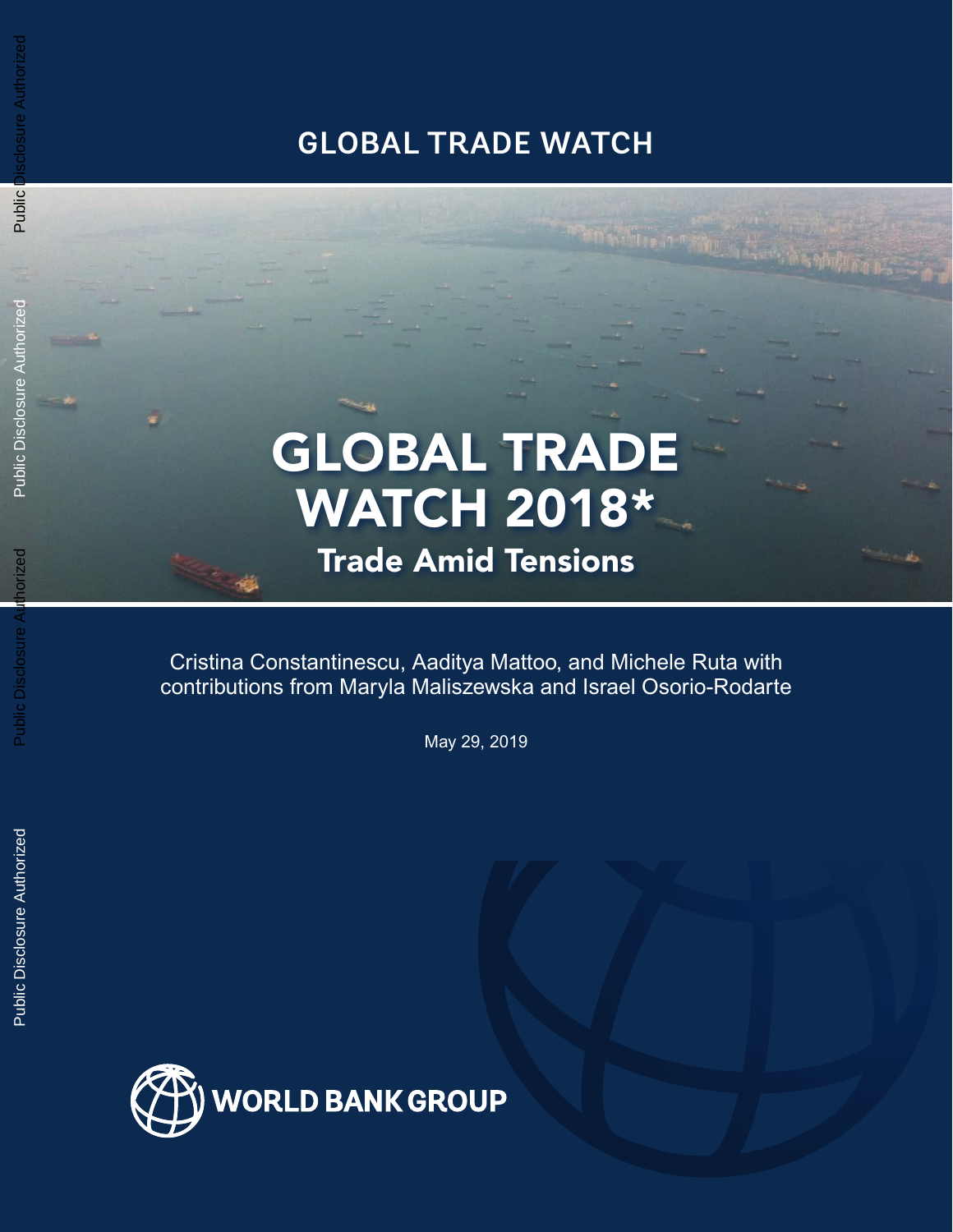<sup>\*</sup> Global Trade Watch—a joint product of the Macroeconomics, Trade, and Investment (MTI) Global Practice of the World Bank and the Trade and International Integration Team of the Development Research Group—provides up-to-date data from an array of sources, along with analysis of recent trade developments. The report was produced under the guidance and supervision of Caroline Freund, Director, MTI, and Antonio Nucifora, Practice Manager, MTI. We are grateful to Erik Churchill, Csilla Lakatos, Gladys Lopez-Acevedo, Ambar Narayan, Franziska Ohnsorge, Martin Raiser, Joseph Rebello, Carolina Sanchez-Paramo, and colleagues at the World Bank for their insightful comments and suggestions.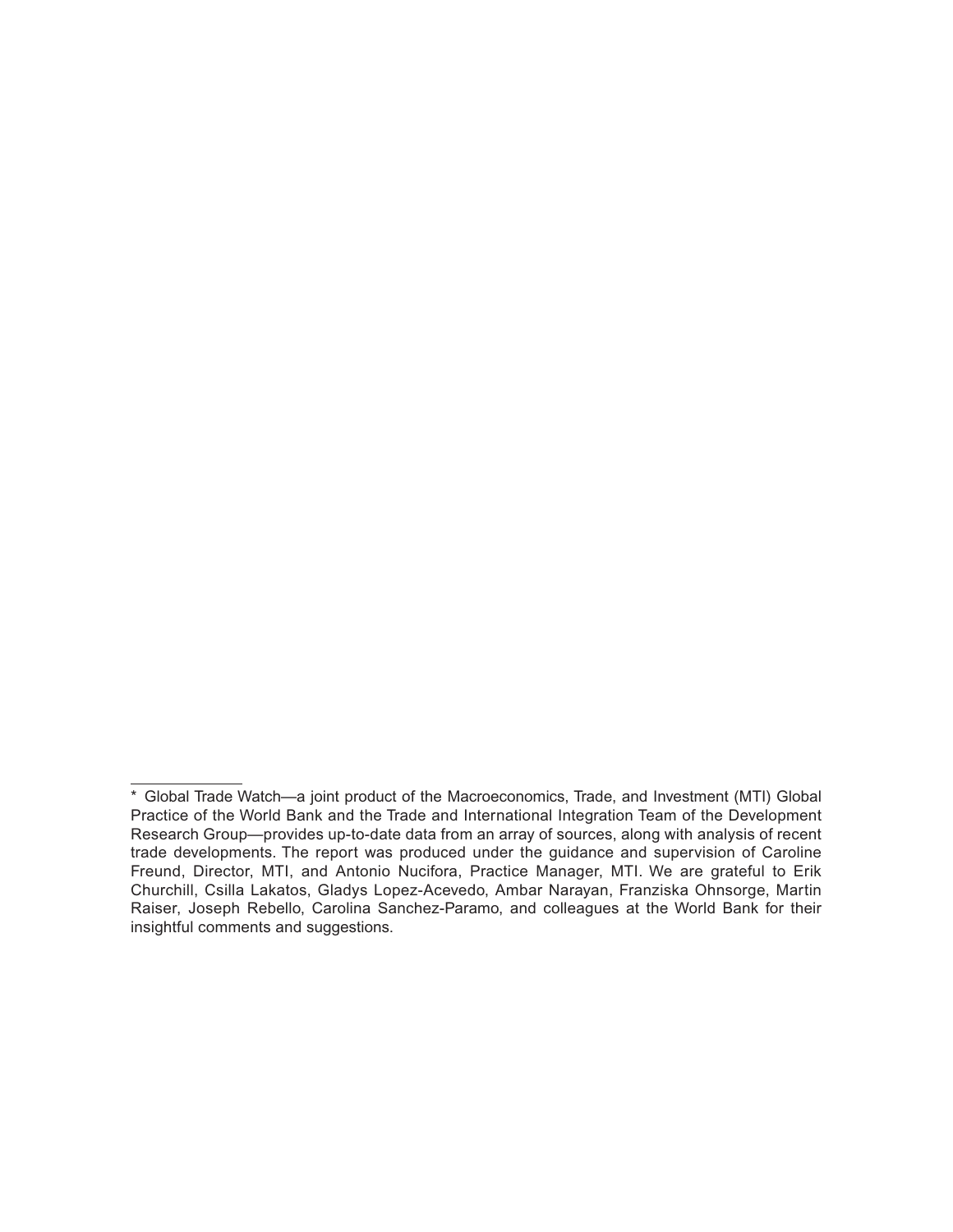### **Table of Contents**

| Overview: Trade Amid Tensions                                            |    |
|--------------------------------------------------------------------------|----|
| Chapter 1: Trade developments in 2018 and early 2019                     | 3  |
| 1.1. Trade flows and trade policy developments                           | 3  |
| 1.2. Changes in trade patterns due to United States-China trade tensions | 6  |
| 1.2.1. United States                                                     | 7  |
| 1.2.2. China                                                             | 13 |
| 1.2.3. Other countries                                                   | 15 |
| Chapter 2: Implications of U.S.-Chinese trade tensions                   | 18 |
| 2.1. Short-term effects                                                  | 18 |
| 2.2. Long-Term Effects                                                   | 21 |
| References                                                               | 27 |
| Annex A                                                                  | 28 |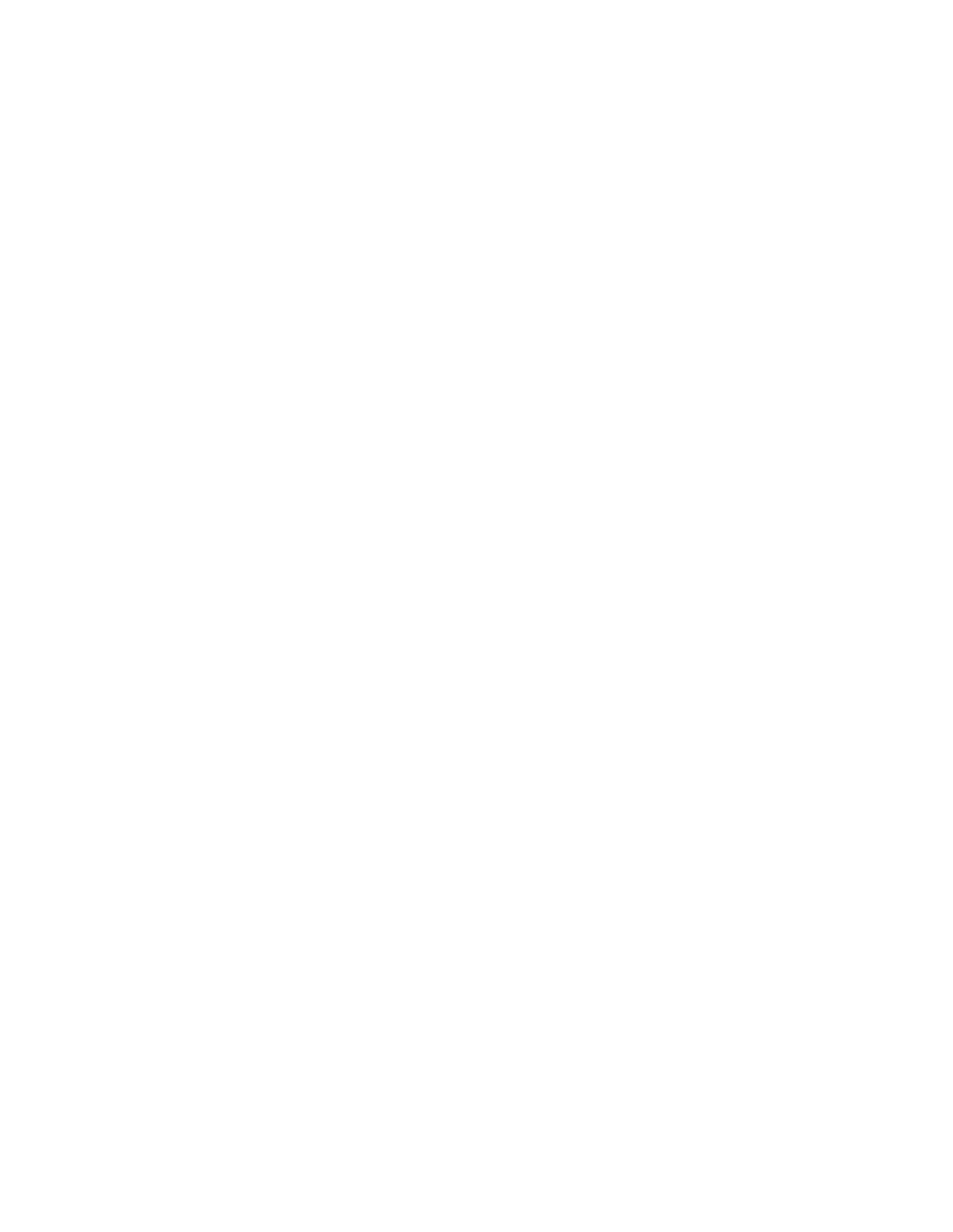#### **Overview: Trade Amid Tensions**

Global trade growth slowed in 2018 amid a weakening of economic growth in China and the Euro Area and rising trade protectionism. The volume of trade grew by 3.8 percent, down from 5.4 percent in 2017, but has shown signs of stabilizing in the first quarter of 2019. However, the U.S. tariff increases implemented in early May and China's response might change the outlook.

Trade policy developments are mixed. Restrictive trade measures imposed during 2018 affected 3.8 percent of world merchandise trade—nearly three times the share affected in any of the years since the global financial crisis of 2009. Tit-for-tat tariffs between the United States and China alone affected 2.0 percent of world merchandise trade in 2018. In May 2019, the United States increased the tariffs implemented in September on imports from China of approximately \$200 billion to the levels originally threatened for January 2019, and China announced its plans to retaliate. Yet, 2018 also saw positive trade policy developments, with the signing of a number of regional trade agreements (e.g., African Continental Free Trade Area; Comprehensive and Progressive Trans Pacific Partnership; U.S., Mexico, Canada Agreement).

The tariffs have changed trade flows in affected goods. China's imports from the United States of goods targeted by tariffs dropped by 8 percent in 2018 compared with 2017, whereas U.S. imports from China of goods affected by tariffs grew by 9 percent because of strong domestic demand and in anticipation of tariff increases. In the first quarter of 2019, China's imports from the United States of goods affected by tariffs declined by 40 percent on a year-on-year basis while U.S. imports from China of targeted products dropped by 24 percent.

Retaliatory tariffs by the United States and China diverted trade from each other to many developing countries, including Brazil, India, Malaysia, Mexico, and Vietnam. Soybean exports from Brazil to China soared by \$8 billion in 2018 (an increase of nearly 40 percent), offering one of the most significant examples of trade diverted by U.S. and Chinese tariffs.

Tariffs did not affect all goods in the same way. For example, U.S. imports of products such as electrical connectors from China—which a specific company tends to manufacture for a specific business in the United States—increased by 1 percent year on year from August through December 2018. Trade in such goods tends to be more resistant to tariff shocks because they cannot be easily substituted. In contrast, U.S. imports from China of hard-disk-drive units, which are more easily substituted, declined by as much as 85 percent, shifting in part to the Philippines. The evidence shows that the United States targeted "stickier" products than China, resulting in smaller effects on trade volumes.

Ongoing trade tensions affected importers in United States and China significantly. While trade fell in targeted products, prices at the border did not change as compared with non-targeted products. For example, in the United States, roughly half of products targeted by tariffs saw an increase in the price charged by Chinese exporters and half saw a price decrease, similar to the distribution of price changes of non-targeted products. Results are similar for China. The evidence indicates a high passthrough of tariffs to import prices for most products in both the United States and China, at least in the short run. Going forward, if traders believe the tariffs will be in place for a long period, exporters may reduce prices to stem import declines.

The effects on global poverty have been muted. But if trade tensions continue to intensify and cause a slump in investor confidence, the effects could be significant—up to 30.7 million people could be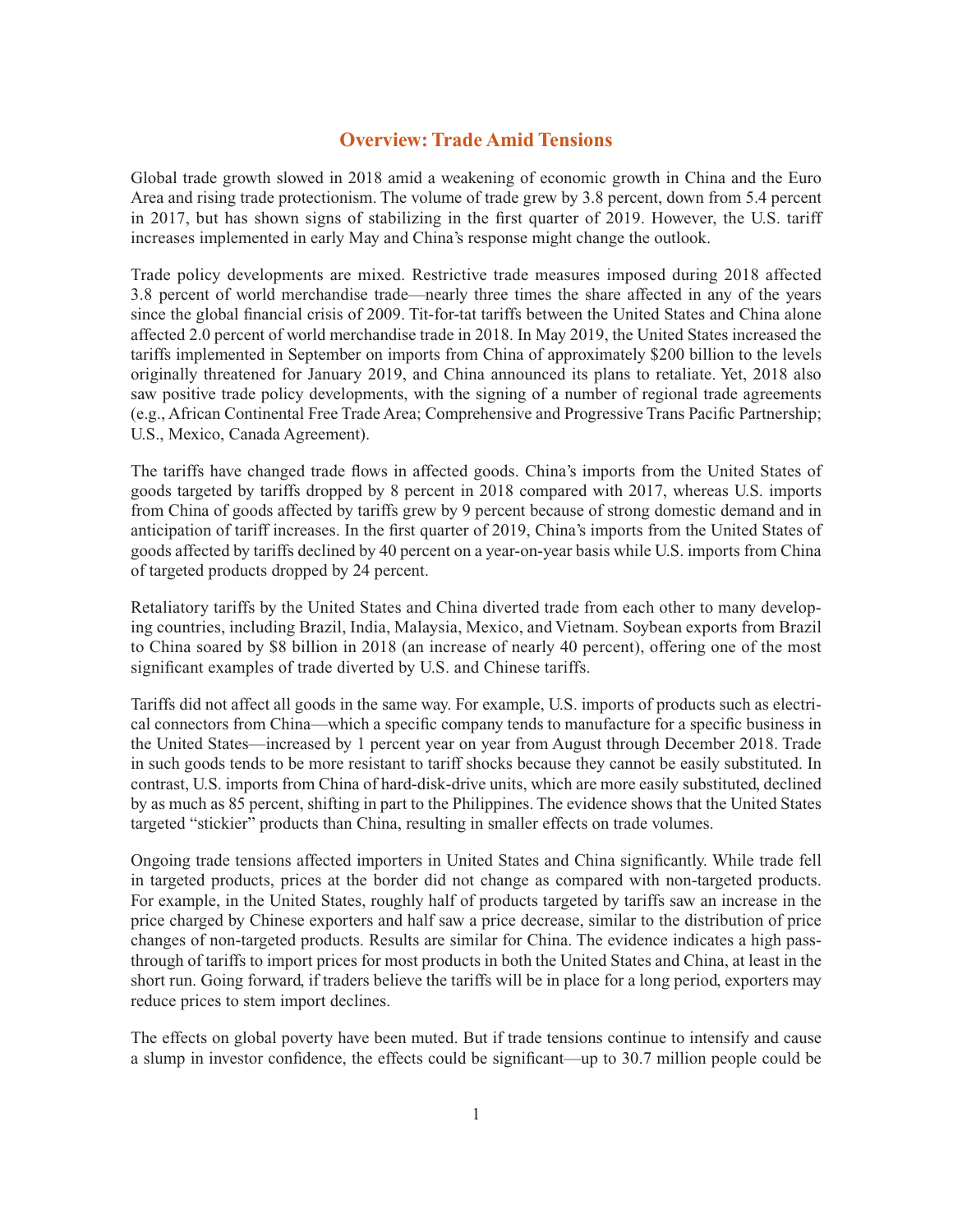pushed into poverty measured as income levels below \$5.50 a day, and global income could fall as much as \$1.4 trillion in a worst-case scenario. Developing countries other than China would bear roughly half of the global income loss.

Even though trade in stickier inputs tends to be relatively resilient in the short term, if trade tensions are not resolved, existing global value chains are likely to be disrupted in the longer term. Tariffs applied by the United States on imports from China are biased so far against intermediate goods. As a result, a Computable General Equilibrium model predicts that U.S. imports of intermediate goods from China would decline in the longer term by over 40 percent, with the U.S. likely to reallocate its sourcing of intermediate inputs to other trading partners in Asia and Europe, and to Canada and Mexico. These switches could result in adjustment costs in the sectors and locations affected by trade diversion.

The early evidence for 2018 and the first quarter of 2019 points to some useful lessons: Trade tensions and tariff increases hurt the countries directly involved the most, although they could have long-term consequences for all countries because of the increase in uncertainty; other countries would do well to stay out of the fight, and continue with trade deals that preserve and improve open markets; and a managed trade deal between the two countries involved, especially one involving promises to increase bilateral purchases, is likely to divert trade away from other countries. It is in the long-term interest of industrial and developing countries for trade tensions to be resolved through a multilateral approach and World Trade Organization reforms.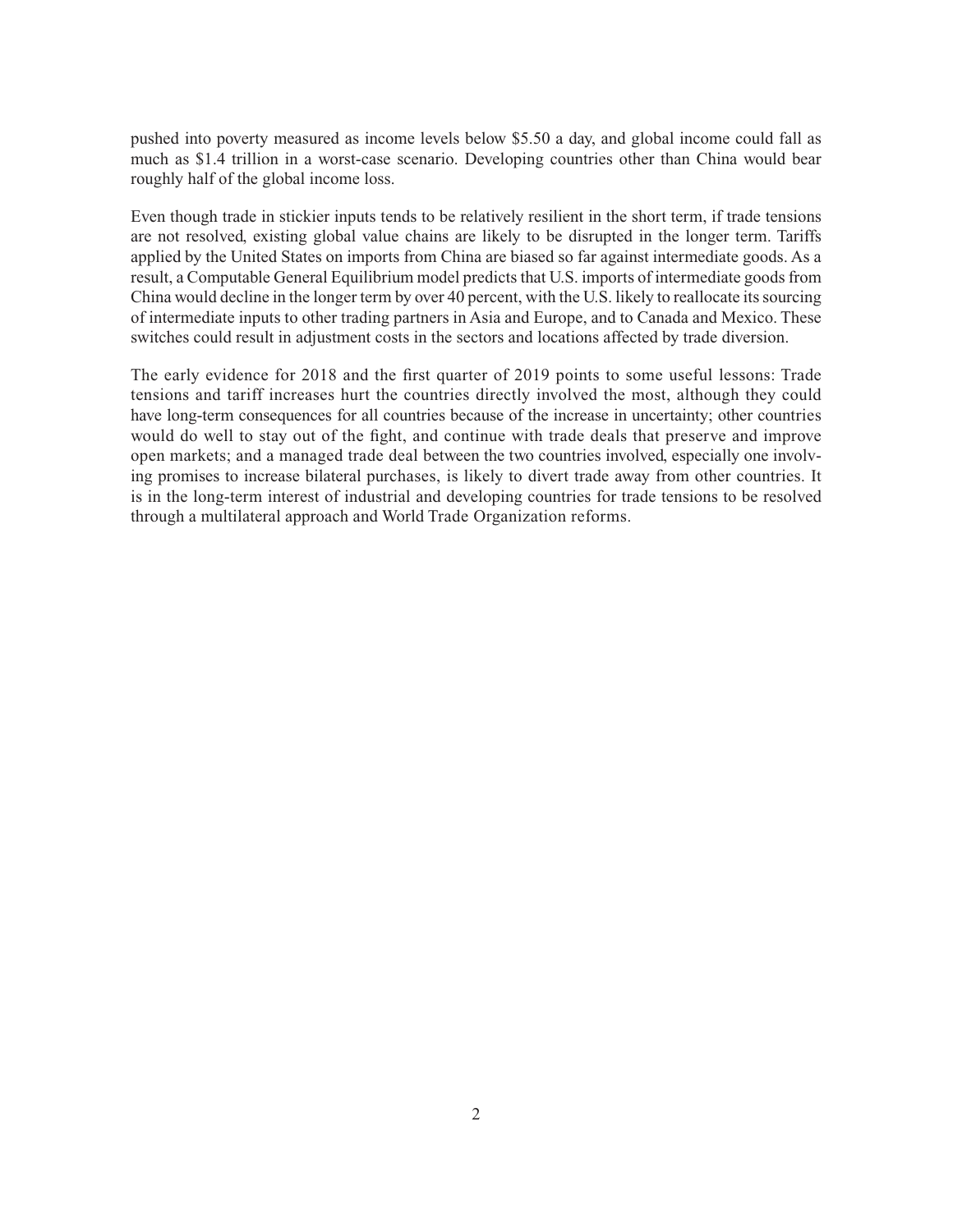#### **Chapter 1: Trade Developments in 2018 and Early 2019**

#### *1.1. Trade Flows and Trade Policy Developments*

**Goods trade volumes slowed in most regions compared with 2017 because of softening economic growth in Europe and Asia and the resurgence in protectionism.** After growing at 5.4 percent in 2017, goods and services trade volumes grew at only 3.8 percent in 2018. Gross domestic product (GDP) growth was only slightly lower, at 3 percent. The sluggish trade performance in 2018 resembles that of the 2012–2016 period. The stronger performance in 2017 stands out as an outlier (figure 1A).

**Services trade values have been more resilient than goods trade values in recent years but grew at a similar pace in 2018.** Services trade values (excluding transportation services) fell less than goods trade values during the Great Recession and have grown faster subsequently, although in 2018, services and goods trade values grew at a similar pace (figure 1B).

**Goods trade volume was particularly weak in the fourth quarter of 2018, reflecting weaker industrial production in the European Union and China and the accumulation of trade-tension effects.** According to preliminary data, goods trade volumes grew at approximately 4 percent year on year in the first three quarters, before slowing to less than 2 percent in the fourth quarter, a rate last seen in 2016 (figure 1C). Goods trade volumes dropped by 0.5 percent year on year in the first two months of 2019, but signs of stabilization emerged toward the end of the first quarter, reflecting in part the stimulus-driven recovery in China (World Bank 2019a).

**Advanced and emerging markets made similar contributions to demand for imported goods in the last two years.** In 2012 and 2013, global imports were supported mostly by the contribution of emerging markets, while the opposite was true during 2014–2016. The years 2017 and 2018 saw more balanced contributions (Figure 1D).

#### **Goods trade volumes slowed in most regions compared with 2017:**

- In the Euro Area, goods trade volumes were almost flat in 2018 for the first time since 2012 (figure 1E), as weaker internal and external demand dampened growth. Trade sluggishness in the Euro Area was broad based across partners and goods, albeit with some differences; bilateral trade values (in current euros) have been particularly weak between the Euro Area and the United Kingdom in light of Brexit uncertainty, whereas the Euro Area's exports to the United States grew faster than in 2017.
- China's export and import volumes declined throughout 2018, particularly toward the end of the year. This weak performance reflects the country's macroeconomic slowdown as well as U.S.-Chinese trade tensions (figure 1F).
- Developing countries in Europe and central Asia experienced sluggish trade volume growth throughout the year, whereas exports accelerated more rapidly in Latin America, Africa, and the Middle East (A1).
- Fueled by supportive internal macroeconomic and fiscal conditions, U.S. trade growth remained robust in 2018, with increased imports despite the implementation of restrictive trade policies throughout the year (section 2.2 and figure A1).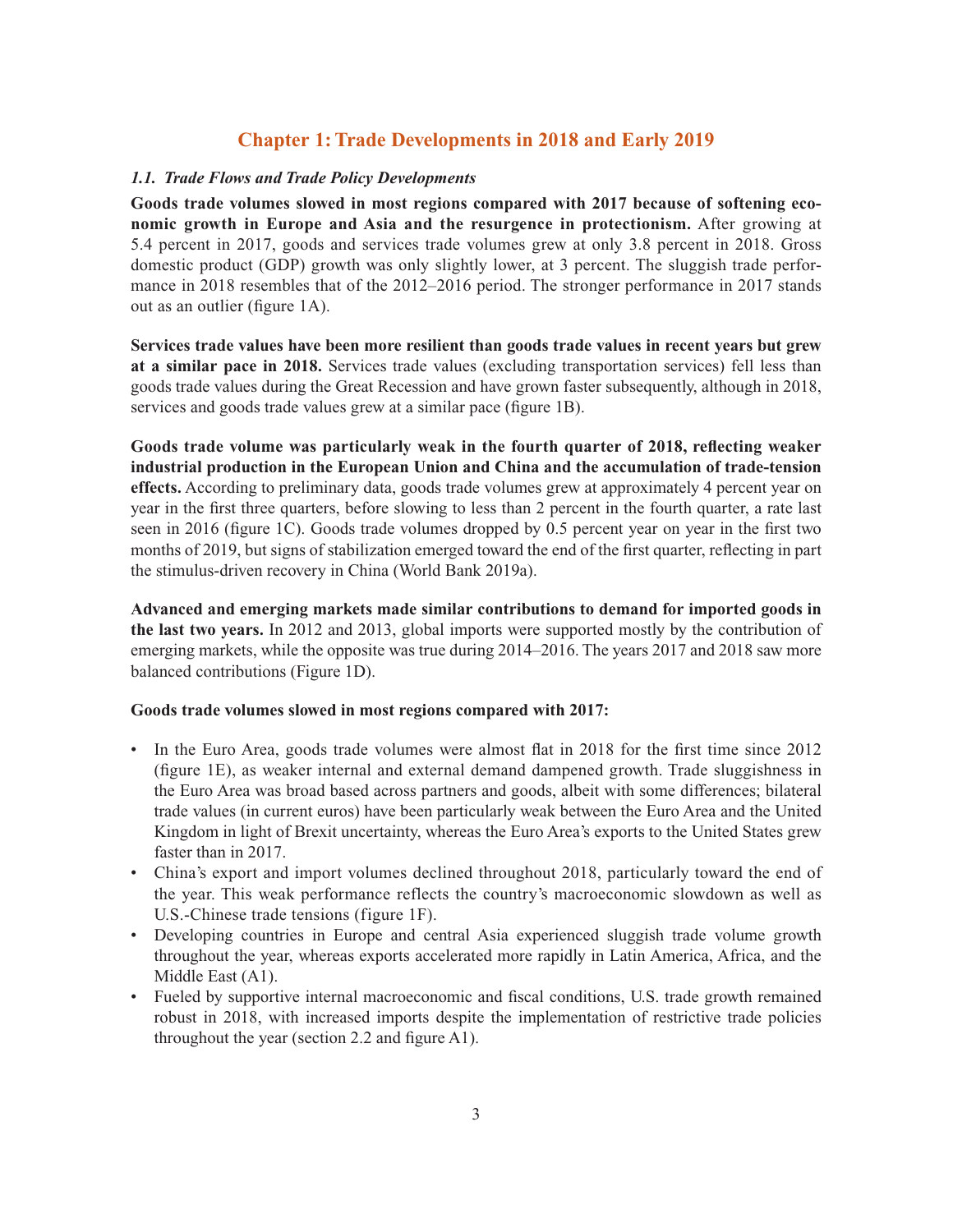

#### **FIGURE 1: Global trends in international trade flows and developments in trade policy**







e. Euro Area trade volume (Jan 2012–Feb 2019)





d. Contributions to goods trade volume growth



f. China trade volume (Jan 2012–Feb 2019)

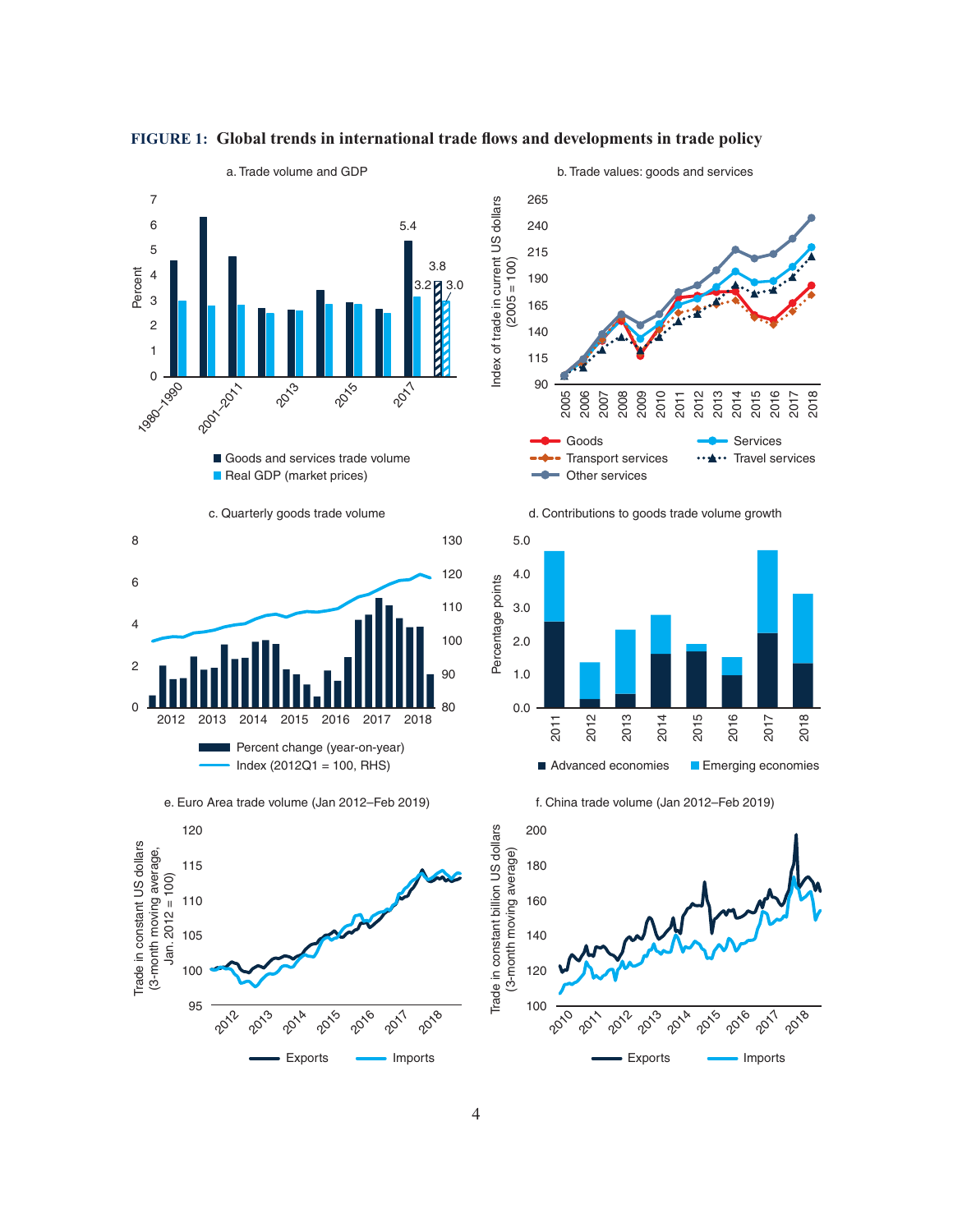#### **FIGURE 1: (***Continued***) Global trends in international trade flows and developments in trade policy**



*Sources:* World Bank (WB) World Development Indicators, WB Global Economic Prospects, CPB World Trade Monitor (April 2019), World Trade Organization (WTO) international trade statistics, WTO "Overview of development in international trading environment", and authors' calculations.

*Notes:* Trade volumes are based on constant U.S. dollars, and trade values are based on current U.S. dollars. A-C: Trade (growth) is the average of (growth rates of) imports and exports. B. Services growth in 2018 is WTO estimate based on quarterly data. F. Missing data for March and April. G. Restrictive trade measures excluding remedies include import measures (e.g., tariffs, customs procedures, tax, quantitative restrictions), export measures (e.g., duties, quantitative restrictions), and other measures (e.g., local content measures, other than local content measures). Trade remedy measures include anti-dumping measures, countervailing duties, and safeguard measures. GDP, gross domestic product.

**Protectionism surged in 2018, with newly implemented restrictive trade measures covering 3.8 percent of world merchandise trade**. This is more than three times the share in the post-crisis years (figure 1G). More than 80 percent of the new measures were applied to imports (as opposed to exports), and two-thirds of these came in the form of tariffs.

**Trade tensions between the United States and China are the principal cause for the rise in protection.** Tariffs that the two countries imposed on each other in 2018 covered more than half of their bilateral trade (approximately 70 percent of U.S. exports to China and almost half of U.S. imports from China). The United States imposed three rounds of tariffs on three lists of covered goods in July, August and September 2018. China retaliated with almost simultaneous tariffs on three lists of its own (figure 2). In May 2019, the United States increased the tariffs implemented in September to the levels originally threatened for January 2019, and China announced plans to retaliate. The United States also imposed tariffs on other countries covering solar panels, washing machines, steel, and aluminum, sparking retaliation from affected trading partners. Table A1 lists the U.S. tariffs and other restrictive measures, the retaliatory response that they triggered, and the approximate trade values affected.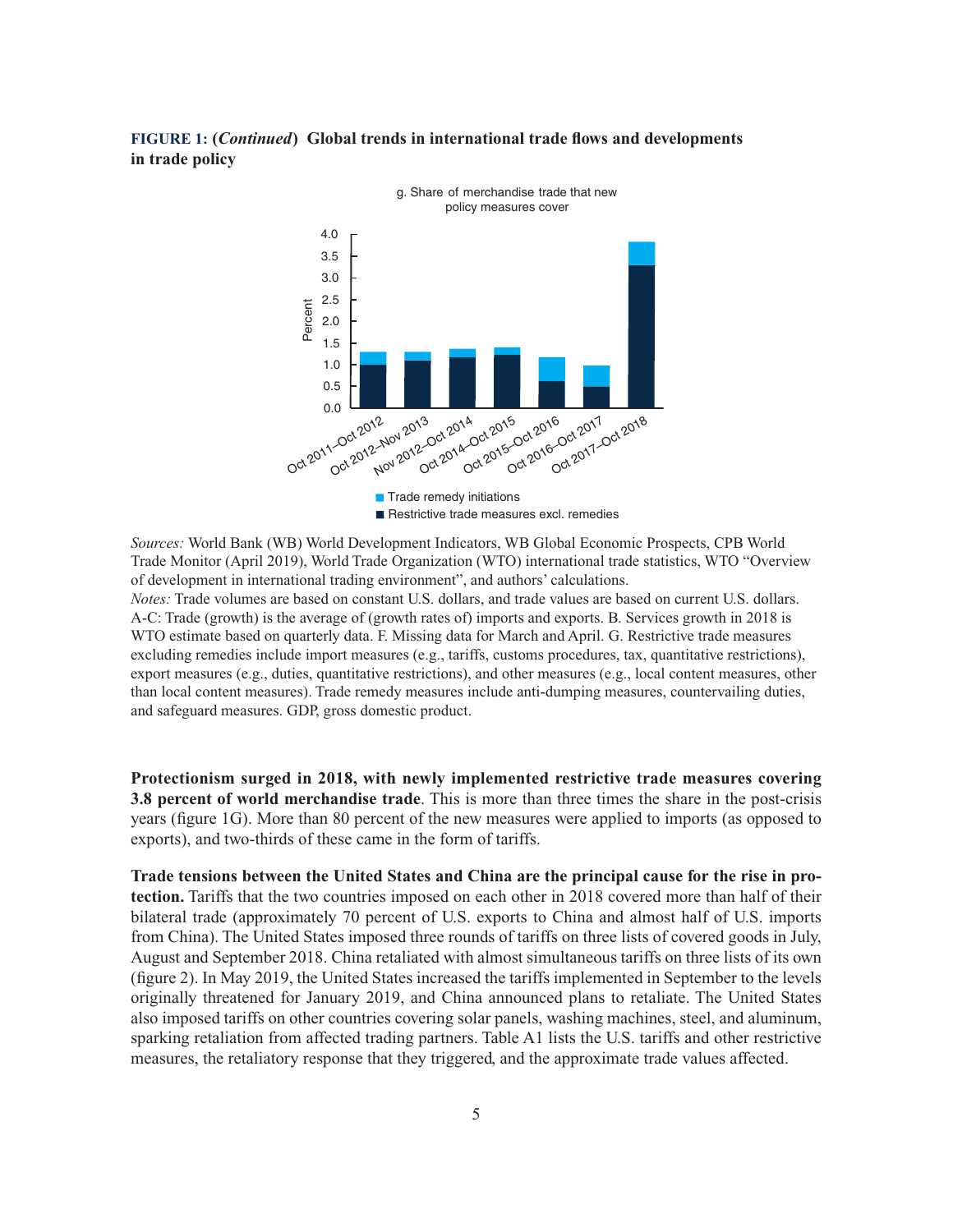

#### **Several positive trade policy developments also occurred in 2018, especially involving developing countries.** Examples include:

- the signing of the African Continental Free Trade Agreement and the Comprehensive and Progressive Agreement for Trans-Pacific Partnership in March 2018;
- the signing of the United States-Canada-Mexico Agreement in November 2018;
- the renewal of the Generalized System of Preferences program of unilateral preferences for developing countries by the United States in April;
- China's unilateral liberalization of more than 1,500 tariff lines starting November 2018.

#### *1.2. Changes in Trade Patterns due to United States-China Trade Tensions*

**In 2018, the United States imposed tariffs on approximately 13 percent of its overall imports representing more than \$300 billion—and other countries retaliated on more than \$120 billion.**<sup>1</sup> U.S. tariffs applied mostly to imports from China, which saw almost half of its exports to the United States targeted by tariffs. China retaliated by imposing tariffs on more than \$100 billion in imports almost 70 percent of its imports from the United States. Other countries retaliated as well, applying tariffs on close to 2 percent of U.S. exports—approximately \$20 billion in goods.

**The 2018 tariffs led to declines in affected trade.** During 2018, the overall effect of tariffs was stronger for U.S. exports of affected products but somewhat muted for U.S. imports (table 1) because of sustained economic growth in the United States throughout the year and increased purchases of some tariff-affected products in anticipation of threatened hikes in tariffs.<sup>2</sup> This led to an increase in

<sup>&</sup>lt;sup>1</sup> All analysis from this point on is based on trade values in current U.S. dollars.

<sup>&</sup>lt;sup>2</sup> An additional factor is the different selection of products that the United States and China targeted, as explained in Section 3.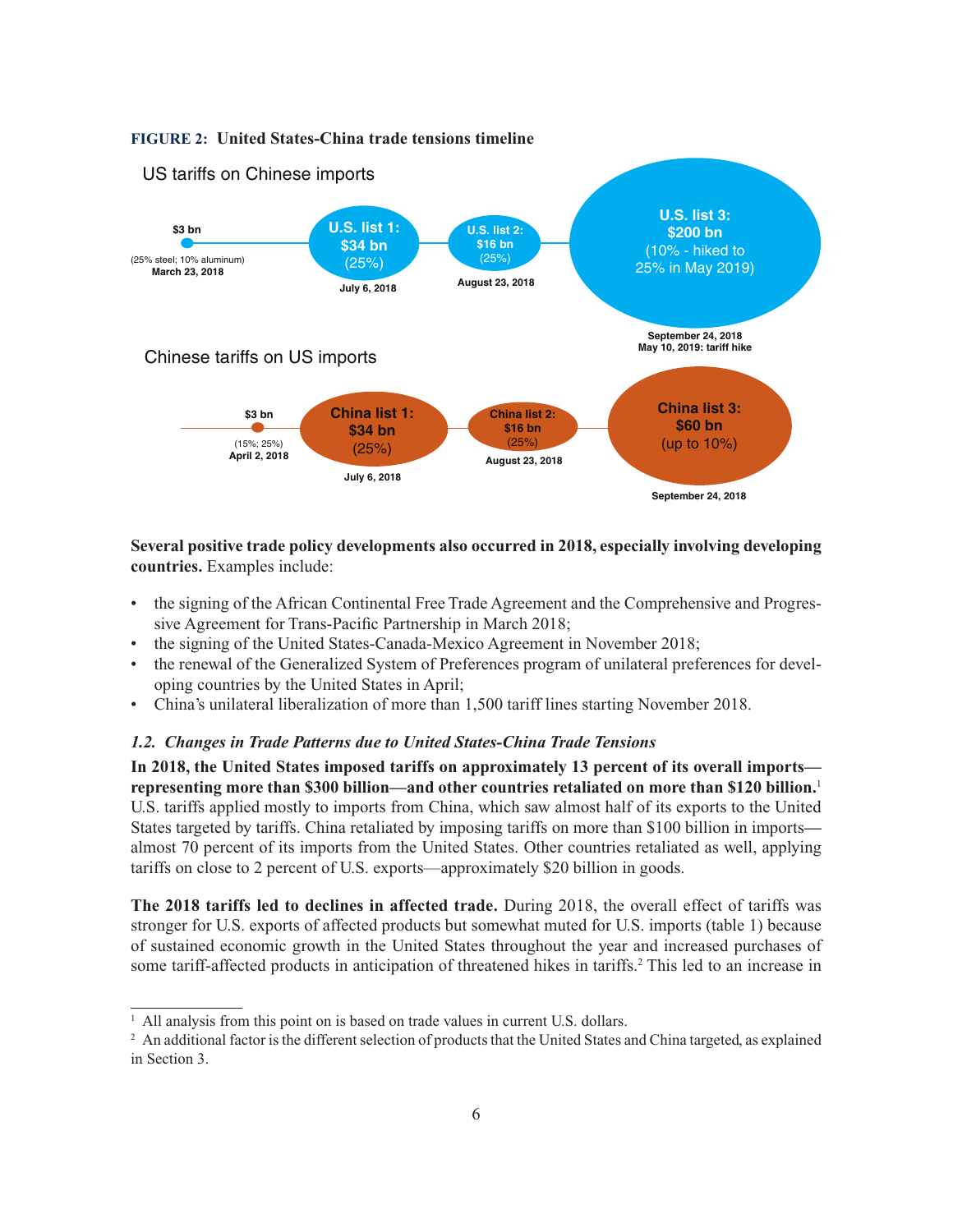|                                  | 2018 vs. 2017       |                     |                        | 2019Q1 vs. 2018Q1 |                     |                        |
|----------------------------------|---------------------|---------------------|------------------------|-------------------|---------------------|------------------------|
|                                  | <b>All</b><br>goods | Tariff-<br>affected | <b>Not</b><br>affected | All<br>goods      | Tariff-<br>affected | <b>Not</b><br>affected |
| U.S. imports from China          | 6.9                 | 9.4                 | 4.5                    | $-13.4$           | $-23.9$             | $-1.9$                 |
| U.S. exports to China            | $-7.4$              | $-15.7$             | 13                     | $-18.8$           | $-24.1$             | $-6.6$                 |
| China imports from United States | 0.8                 | $-8.3$              | 17.3                   | $-31.8$           | $-39.8$             | $-14.4$                |
| China exports to United States   | 11.3                | 14.4                | 9.1                    | $-8.5$            | $-11$               | $-6.6$                 |

#### **TABLE 1: United States–China bilateral trade: percentage change 2017 to 2018 and 2018Q1 to 2019Q1**

*Sources:* U.S. Census, China Customs, authors' calculations

the U.S. trade deficit with China in 2018. In the first quarter of 2019, all tariff-affected flows between the United States and China declined greatly, and the bilateral trade deficit was 12 percent lower than in the same period in 2018.

#### *1.2.1. United States*

Tariffs that the United States imposed in 2018 affected more than \$300 billion of its imports (figure 3A). Most of these imports came from China, which saw almost half of its exports to the United States affected.

#### **By the end of 2018, U.S. tariffs had led to significant declines in the affected imports.**

- Tariffs imposed in January 2018 on solar panels and washing machines resulted in negative import growth on a year-on-year basis in the last three quarters of 2018 (figure 3B).<sup>3</sup> Affecting all trading partners, these tariffs have diverted trade away from foreign producers to domestic ones, causing a rise in U.S. prices of affected products. For example, the U.S. consumer price index aggregate for major appliances—which includes washing machines—increased by approximately 10 percent immediately after the implementation of tariffs on washing machines (Figure 2 in Amiti et al. 2019).
- Tariffs on imports of steel and aluminum imposed in March and June 2018 led to weak growth in imports in the second quarter and declines in the third and fourth quarters and in the first quarter of 2019 (figure 3B). These tariffs too have diverted trade toward domestic producers and led to price increases and differences from world prices (for steel, World Bank 2019b; for aluminum, World Bank 2019c).
- Tariffs imposed on Chinese goods translated into negative growth in the third and fourth quarters for tariffs on imports of products on U.S. list 1 imposed in July and negative growth in the fourth quarter for tariffs on imports of products on U.S. list 2 imposed in August. Imports of products on both lists declined further in the first quarter of 2019 (figure 3C, D). See section 3.1 for an analysis of prices of products affected by U.S.-Chinese bilateral tariffs.
- Imports from China affected by tariffs on list 3 (implemented in September) continued to grow in the fourth quarter of 2018 because of expectations of an increase in tariffs from 10 percent to 25 percent in 2019 but declined in the first months of 2019 (figure 3E).

<sup>&</sup>lt;sup>3</sup> See table A2 for details on measures, month in which they were implemented, tariff rate, and import coverage.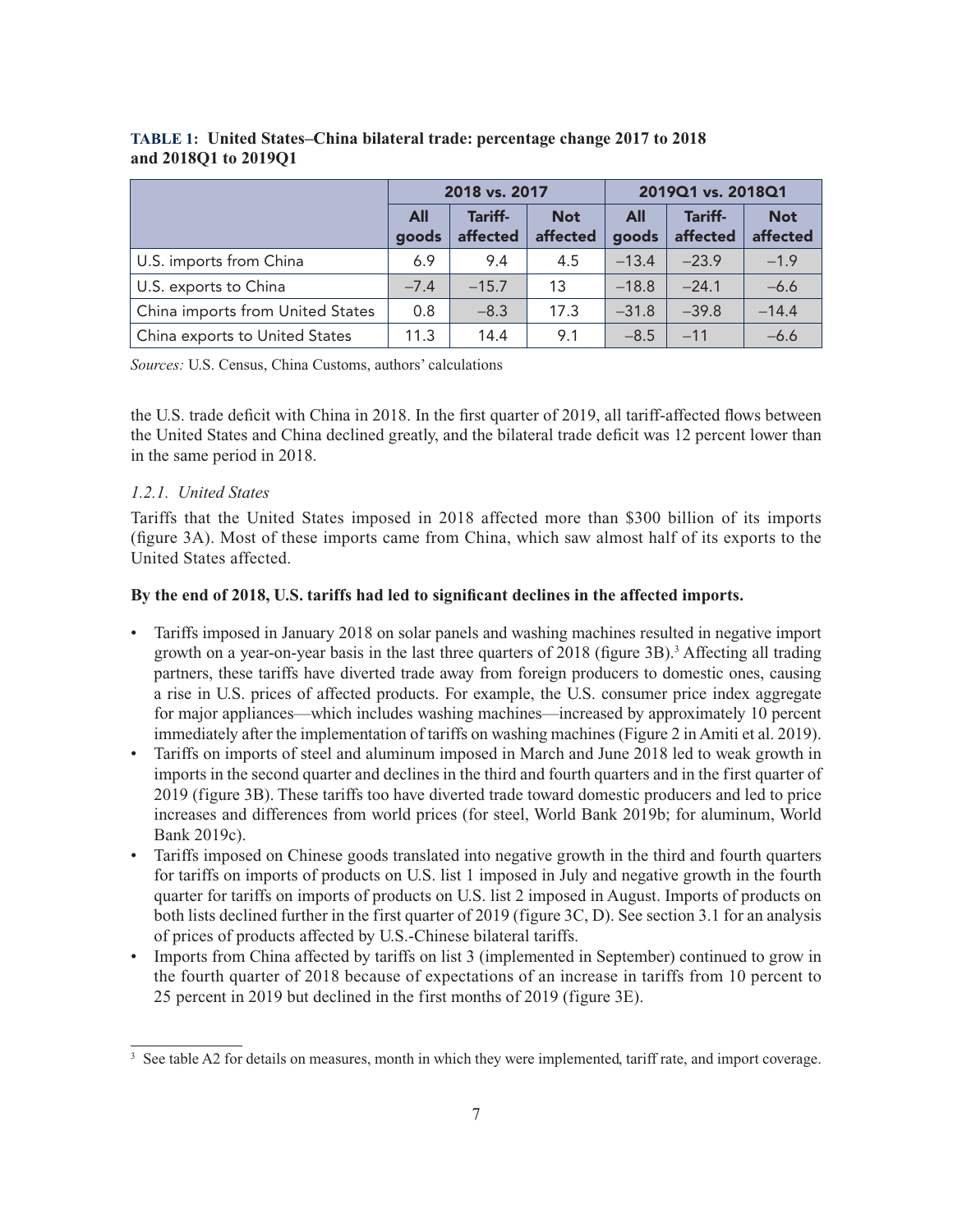

#### **FIGURE 3: Effect of U.S. tariffs on U.S. imports**

b. Tariff-affected U.S. imports, year-on-year quarterly growth



30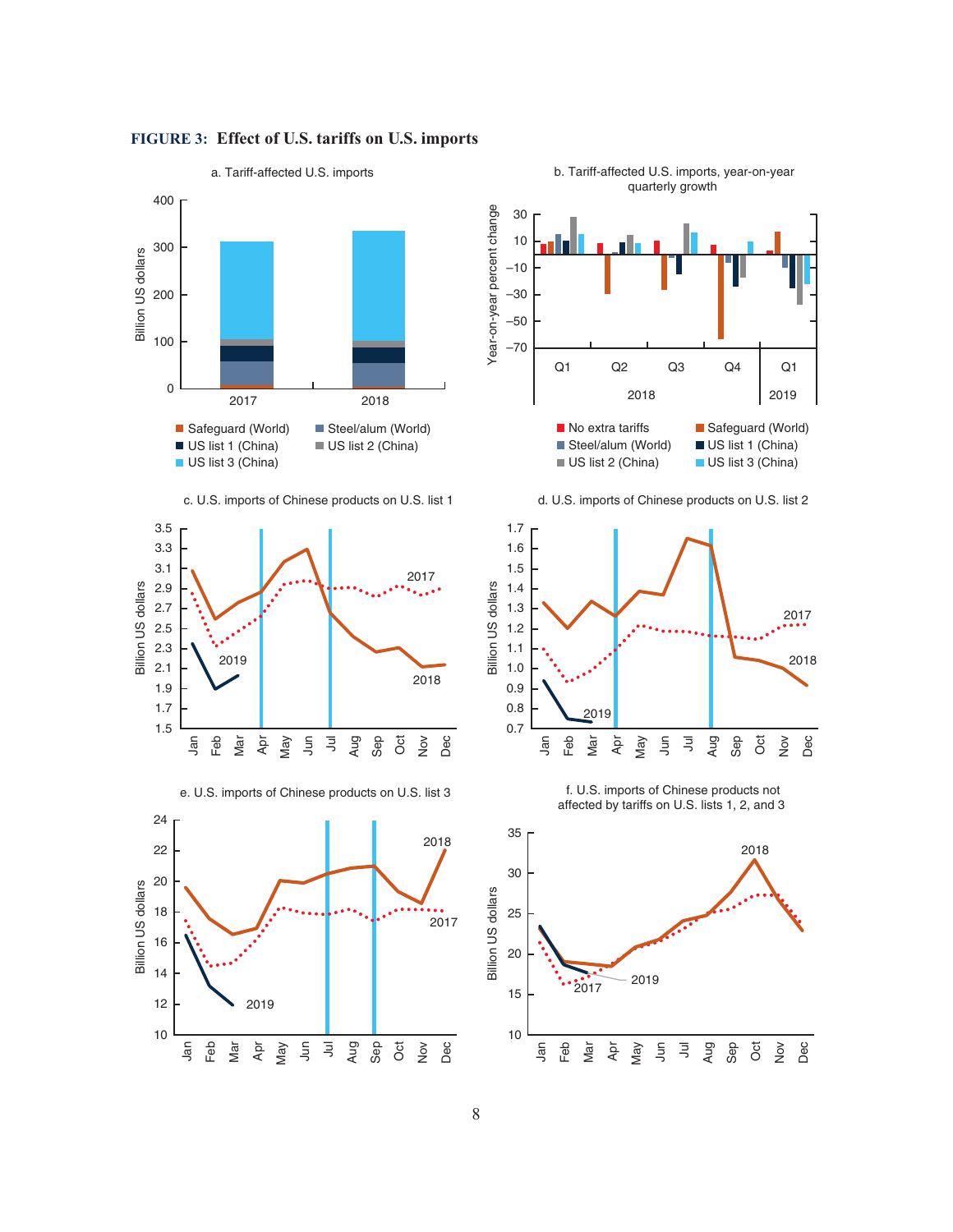

#### **FIGURE 3: (***Continued***) Effect of U.S. tariffs on U.S. imports**

*Sources:* U.S. Census and authors' calculations.

*Notes:* Based on goods CIF (Cost, Insurance and Freight) imports in current U.S. dollars. Vertical lines in C-E denote month of tariff announcement and implementation. "Safeguard" refers to imports from all countries of solar panels and certain washing machines affected by safeguard tariffs imposed in January 2019 after Section 201 investigation. "Steel/alum" refers to imports from all countries of steel and aluminum products affected by tariffs imposed in the first half of 2018 after Section 232 investigation. U.S. lists 1, 2, and 3 refer to imports from China affected by tariffs imposed in July, August, and September of 2018, respectively, after the Section 301 investigation. See Table A1 for details.

• With the exception of an acceleration in September and October, imports from China of products not affected by any new tariffs grew in 2018 at a pace similar to that in the previous year, and this dynamic continued in the first quarter of 2019 (figure 3F).

**Strong U.S. demand meant that tariffs reduced U.S. import growth by less than 1 percentage point in the fourth quarter, the most affected quarter of 2018, but this changed in 2019 (figure 3G).** Despite the declines in tariff-affected imports, growth in overall U.S. imports remained strong throughout the year, at 8.5 percent. In addition, the threat of even higher tariffs in 2019 sustained imports of tariff-affected products, particularly those on list 3. As a result, the negative contribution to growth in total imports from China in 2018 was less than 1 percentage point over the whole year and amounted to 2 percentage points in the fourth quarter. This changed in 2019 as Chinese imports dropped 13 percent, due mostly to the sharp drop in imports of products on U.S. list 3.

**Retaliatory tariffs resulted in a fall in U.S. exports for all affected products in 2018.** U.S. tariffs elicited retaliation from Canada, China, the European Union, India, Mexico, the Russian Federation, and Turkey (table A1). The already-implemented retaliatory tariffs targeted 8 percent of total U.S. goods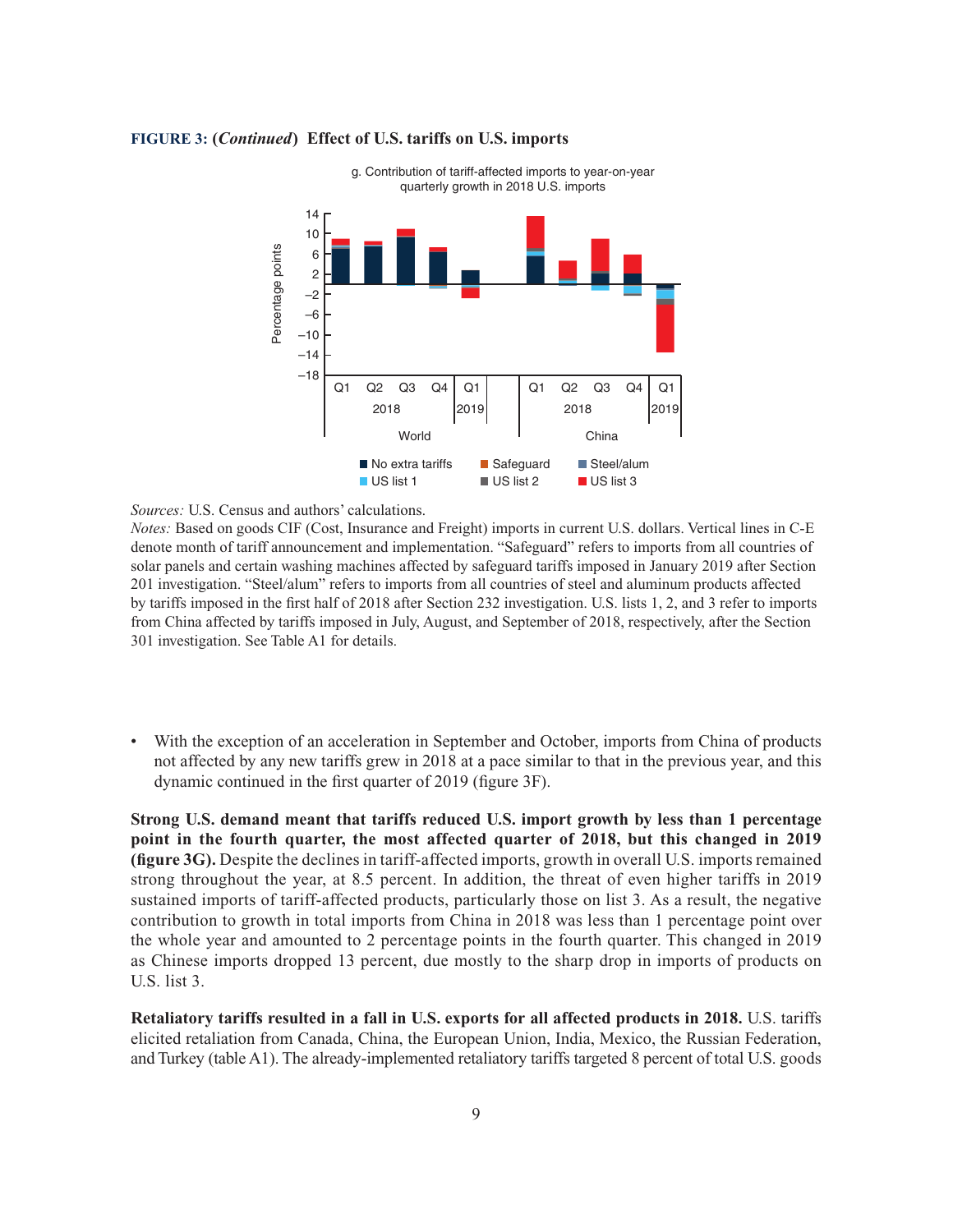exports totaling more than \$120 billion in 2017. The value of exports subject to tariffs declined to approximately \$100 billion in 2018, accounting for 6.5 percent of total U.S. goods exports (Figure 4A). More specifically:

• Retaliation for U.S. steel and aluminum tariffs resulted in year-on-year negative growth for affected U.S. exports to tariff-imposing countries in the third and fourth quarters of 2018 and the first quarter of 2019 (figure 4B).







*Notes:* Based on FOB (Free On Board) exports of goods in current U.S. dollars. Lists 1, 2, and 3 refer to imports of HS Nomenclature 2017 6-digit product codes that include products affected by tariffs imposed by China in July, August, and September 2018, respectively, in retaliation for U.S. tariffs associated with the Section 301 investigation. See table A1 for details.

\*Includes products on China's \$3 billion retaliation list against the United States that are not on lists 1-3.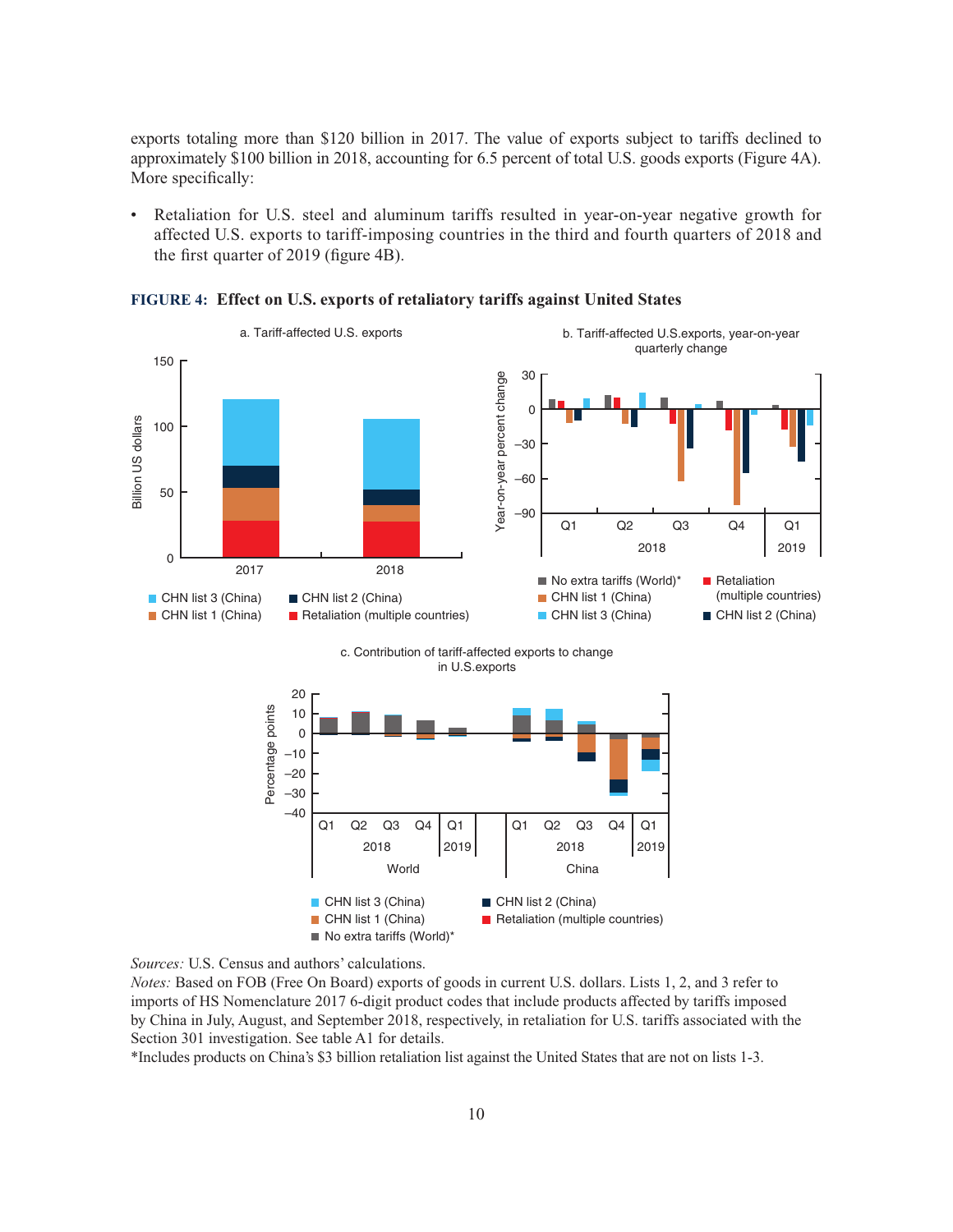- U.S. exports to China of products on lists 1 and 2 dropped in all quarters of 2018 from the same periods in 2017, but the declines were much larger in the third and fourth quarters of 2018 (after the months when tariffs were imposed: July for list 1, August for list 2) and continued to be large in the first quarter of 2019 (figure 4B, figure 5C, D based on Chinese reporting).
- U.S. exports affected by Chinese tariffs on list 3 products imposed in September declined in the fourth quarter and more sharply in the first quarter of 2019 (figure 4B, figure 5E based on Chinese reporting).
- U.S. exports to China of products not on any of the three lists were sluggish toward the end of the year, especially from September to November, pointing to generally reduced demand from China (figure 5F based on Chinese reporting).



#### **FIGURE 5: Effect of Chinese tariffs on China's imports from United States**

(*continues on next page*)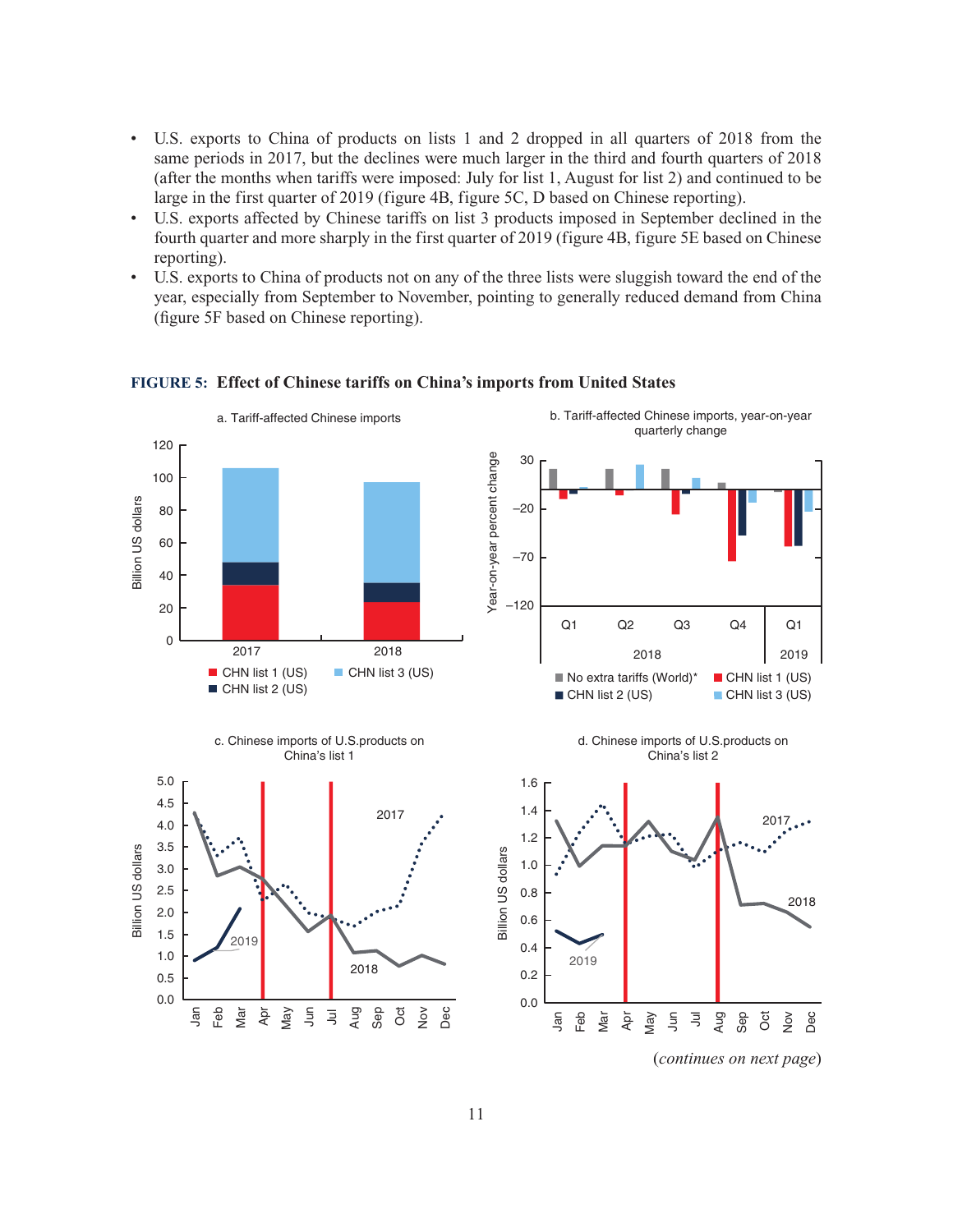



*Sources:* China Customs Statistics and authors' calculations.

*Notes:* Based on goods CIF imports in current U.S. dollars. Vertical lines in C-E denote month of tariff announcement and implementation. CHN lists 1, 2, and 3 refer to imports of HS 2017 8-digit product codes affected by tariffs that China imposed in July, August, and September 2018, respectively, in retaliation for U.S. tariffs associated with the Section 301 investigation. See table A1 for details.

World **United States** 

 $\blacksquare$  No extra tariffs (World)\*  $\blacksquare$  CHN list 1 (US)  $\blacksquare$  CHN list 2 (US)  $\blacksquare$  CHN list 3 (US)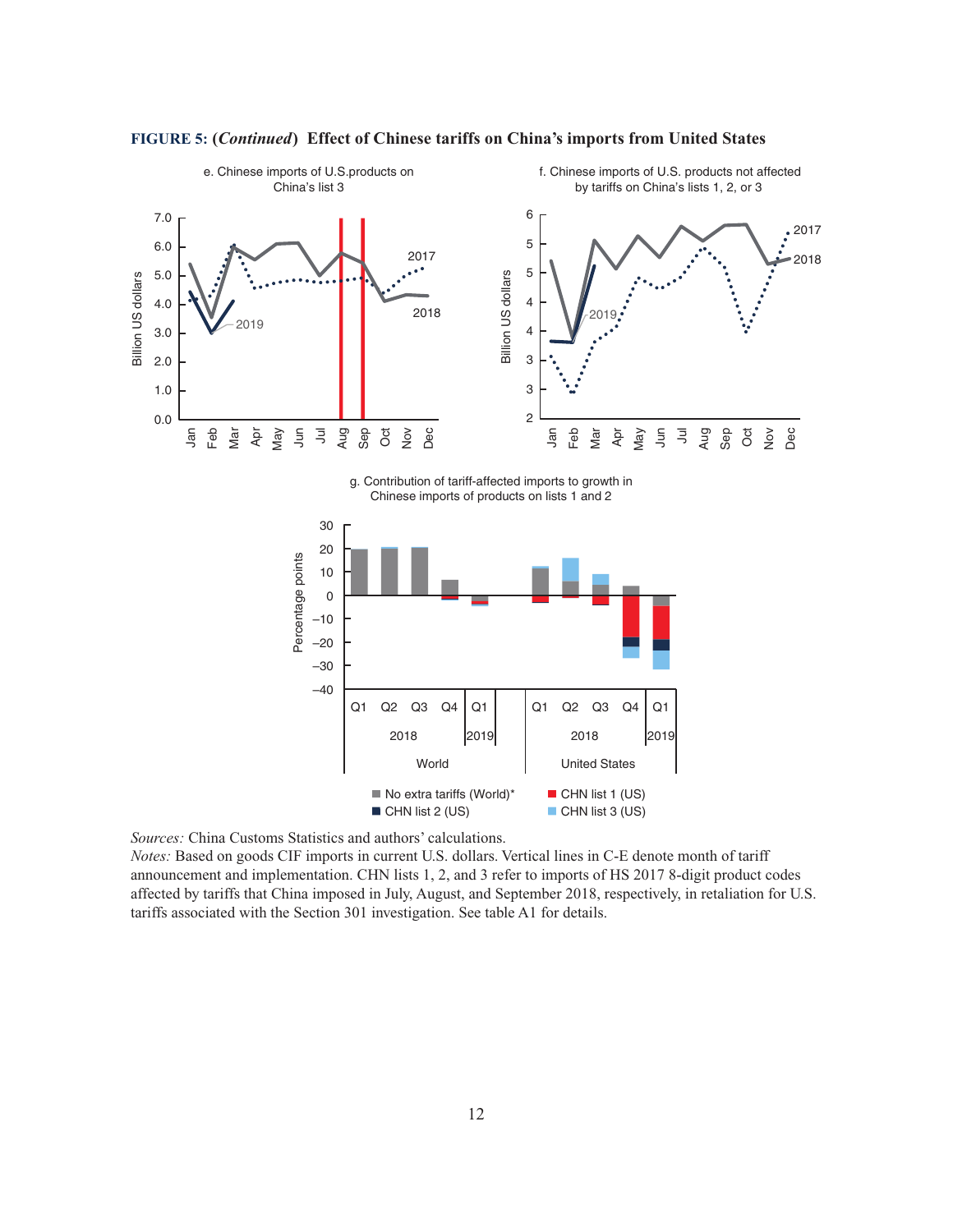**Overall, the largest drag on U.S. export growth from retaliatory tariffs occurred in the fourth quarter of 2018.** Total U.S. goods exports in current U.S. dollars grew approximately 7.6 percent from 2017 to 2018, with tariff-affected goods reducing overall export growth by merely 1 percentage point (and by 3 percentage points year on year in the fourth quarter, figure 4C). In contrast, U.S. exports to China declined in 2018 by 7.4 percent and in the first quarter of 2019 by 19 percent, because of the significant drag from tariff-affected imports from the third quarter of 2018 on.

#### *1.2.2. China*

In 2018, China imposed tariffs on almost 70 percent of its imports from the United States (more than \$100 billion (figure 5A), approximately 5 percent of China's overall imports).

#### **Chinese tariffs led to significant declines in affected imports. Specifically:**

- Tariffs on imports of products on China's list 1 imposed in July and on China's list 2 declined on a year-on-year basis in all quarters examined but at a sharper rate in the second half of 2018 and the first quarter of 2019 (figure 5B-D).
- Imports from China affected by tariffs on goods on list 3 (implemented in September) declined in the fourth quarter of 2018 and the first quarter of 2019 (figure 5E).
- Around the end of 2018, imports from the United States of products not affected by tariffs on any of the three lists were weaker than in the previous period, mirroring China's macroeconomic slowdown (figure 5F).

**Tariffs reduced China's import growth by approximately 2 percentage points in the fourth quarter of 2018 and the first quarter of 2019 (figure 5G).** China's imports from all destinations grew by almost 16 percent in 2018 but declined by close to 5 percent year on year in the first quarter of 2019 because of a drop in all imports, those affected and not affected by tariffs. China's imports from the United States declined by more than 30 percent year on year in the fourth quarter of 2018 and the first quarter of 2019, mostly because of a decrease in imports of tariff-affected products.

**The United States imposed tariffs on half of China's exports to the United States (8 percent of China's exports to the world)**, and the value of exports to the United States subject to tariffs increased by 10 percent, from approximately \$180 billion to more than \$200 billion in 2018 (figure 6A).

- China's exports to the United States of products on lists 1 and 2 declined in the fourth quarter of 2018 from the same period in 2017 and more sharply in the first quarter of 2019 (figure 6B; Figure 3C, D, based on U.S. reporting).
- China's exports to the United States affected by U.S. tariffs on list 3 products imposed in September were resilient in the fourth quarter of 2018 but declined in the first quarter of 2019 (figure 6B; Figure 3E based on U.S. reporting).
- China's exports to the United States of products not included on U.S. lists 1, 2, and 3 have continued to grow, albeit at a slower rate in the fourth quarter of 2018 and the first quarter of 2019 than in the same periods in the previous years (figure 3F based on U.S. reporting).

**Overall, China's exports have been resilient to U.S. tariffs in 2018 but declined significantly in the first quarter of 2019.** China's multilateral exports grew by 10 percent in 2018, and China's exports to the United States grew by 11 percent. In the first quarter of 2019, China's exports to the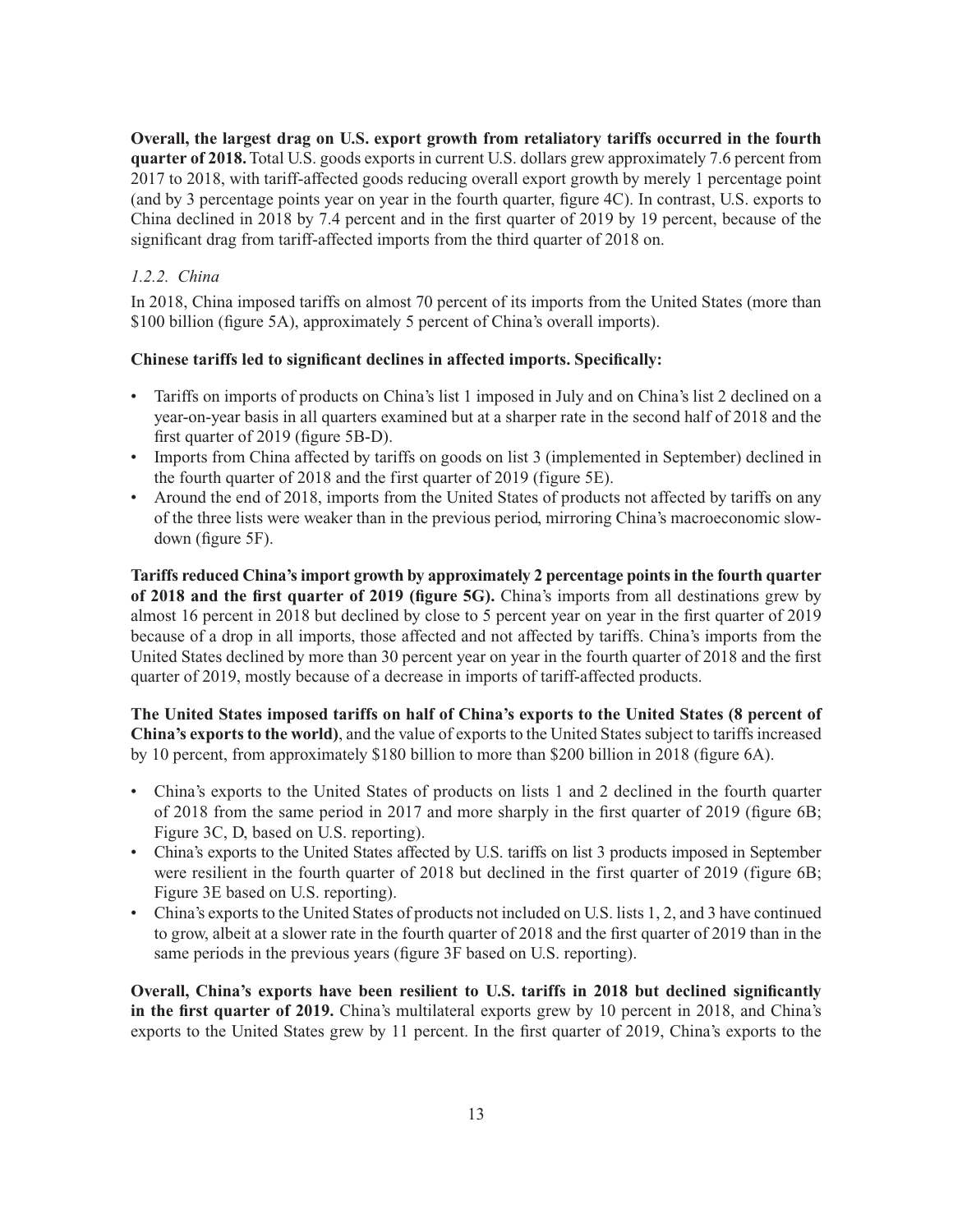

#### **FIGURE 6: Effect of U.S. tariffs on chinese exports**

*Sources:* China Customs Statistics and authors' calculations.

*Notes:* Based on goods FOB exports in current U.S. dollars. U.S. lists 1, 2, and 3 refer to imports of HS 2017 6-digit product codes that include products affected by tariffs imposed by the United States in July, August, and September of 2018, respectively. See table A1 for details.

\*Includes products targeted by safeguard tariffs and steel/aluminum tariffs that are not present on lists 1-3.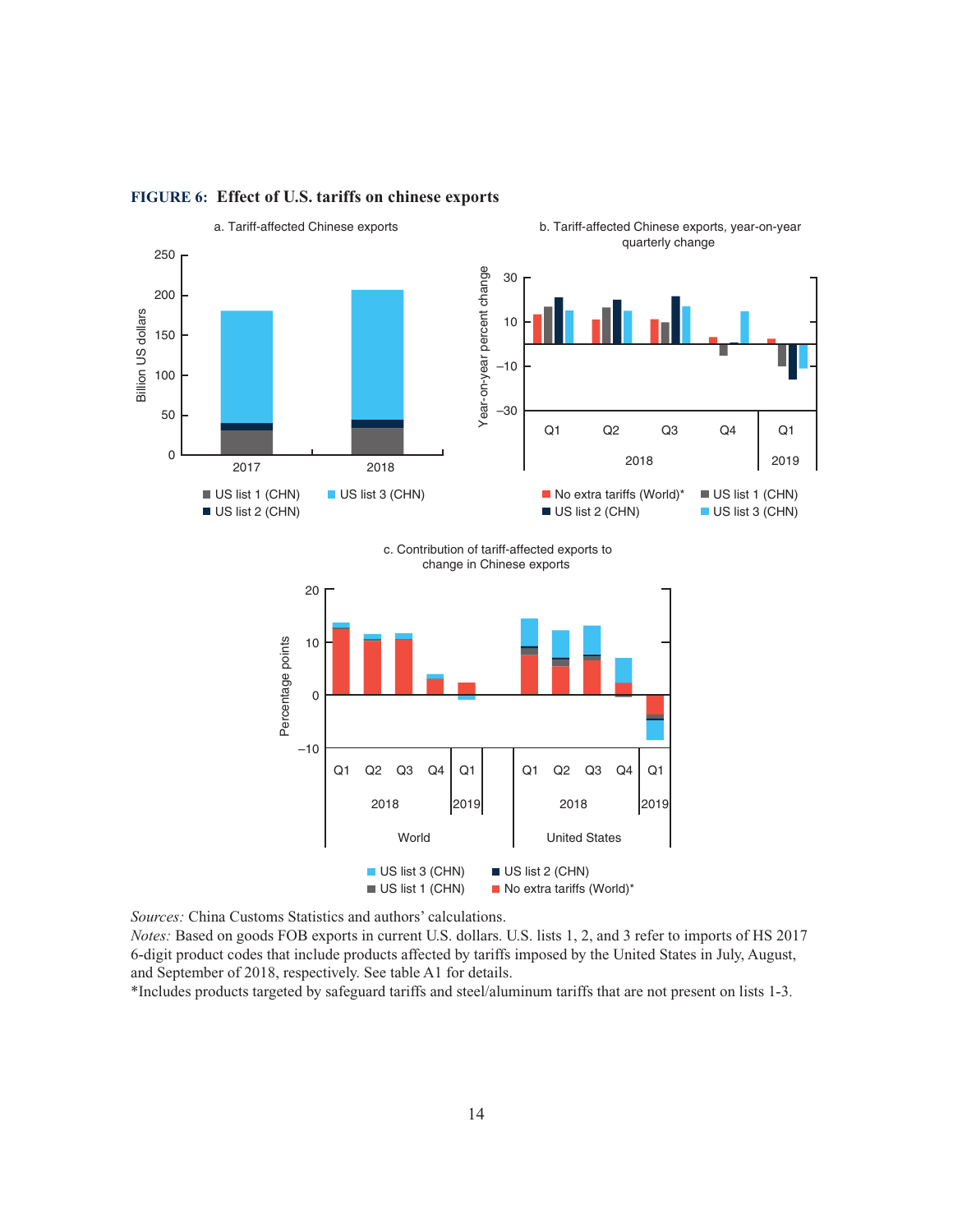United States declined by 8.5 percent on a year-on-year basis because of the decrease in U.S. imports of tariff-affected products and of products not affected by tariffs (Figure 6C).

#### *1.2.3. Other Countries*

**U.S.-Chinese trade tensions have diverted trade, with developed and large developing countries the biggest beneficiaries.**<sup>4</sup> We examined the 15 countries with the largest increases in exports to China or the United States of products on U.S. and Chinese lists 1, 2, and 3.

- Exports of products on lists 1 and 2 accounting for a total of \$100 billion in tariff-affected bilateral U.S.-Chinese trade were examined by comparing the second half of 2018 and first quarter of 2019 with the same period a year before. Brazil stands out with its gains from exporting soybeans to China. Other economies that benefited from trade diversion are the European Union, Canada, Malaysia, India, and Mexico, among others (figure 7a).<sup>5</sup>
- Exports of products on list 3, covering \$260 billion in tariff-affected bilateral U.S.-Chinese trade were examined by comparing the first quarter of 2019 with the corresponding quarter of 2018.<sup>6</sup> Countries with large increases in exports include South Korea, Australia, Taiwan, Mexico, and Vietnam (figure 7b).

**The market for soybeans illustrates the extent of trade diversion resulting from U.S.-Chinese trade tensions.** China's share of U.S. soybean exports dropped from 63 percent in the second half of 2017 to 3 percent in the second half of 2018 (figure 8A), and the U.S. share of Chinese imports of soybeans dropped from 28 percent in the second half of 2017 to 2 percent in the second half of 2018 (figure 8B). The significant drop in demand from China, the world's largest soybean importer, caused the price of soybeans in the United States to decline sharply during 2018, with the drop from April to September 2018 falling short of the 25 percent tariff rate by merely 5 percentage points (figure 8C). The United States increased soybean exports to other countries, including the European Union, Argentina, and Mexico, but still experienced a \$4 billion loss. China imported more soybeans from Brazil than from the U.S. but fell short of the previous period's purchases by approximately \$2 billion. In the fall of 2018, EU soybean imports from the United States replaced imports from Brazil, tilting the balance of the formerly equal annual import shares of the two countries (∼30 percent each) in favor of the United States (figure 8D). Brazilian soybean producers gained from the price increase that the increased demand from China triggered but did so at the expense of Brazilian soybean consumers.

<sup>4</sup> Greater scrutiny is required to establish causality with certainty.

<sup>5</sup> See also http://blogs.worldbank.org/trade/how-are-trade-tensions-affecting-developing-countries.

<sup>6</sup> The last quarter of 2018 was excluded from the analysis to avoid the confounding effect due to the rise in U.S.- Chinese bilateral trade affected by the 10 percent tariffs imposed in September that were expected to be raised in January 2019.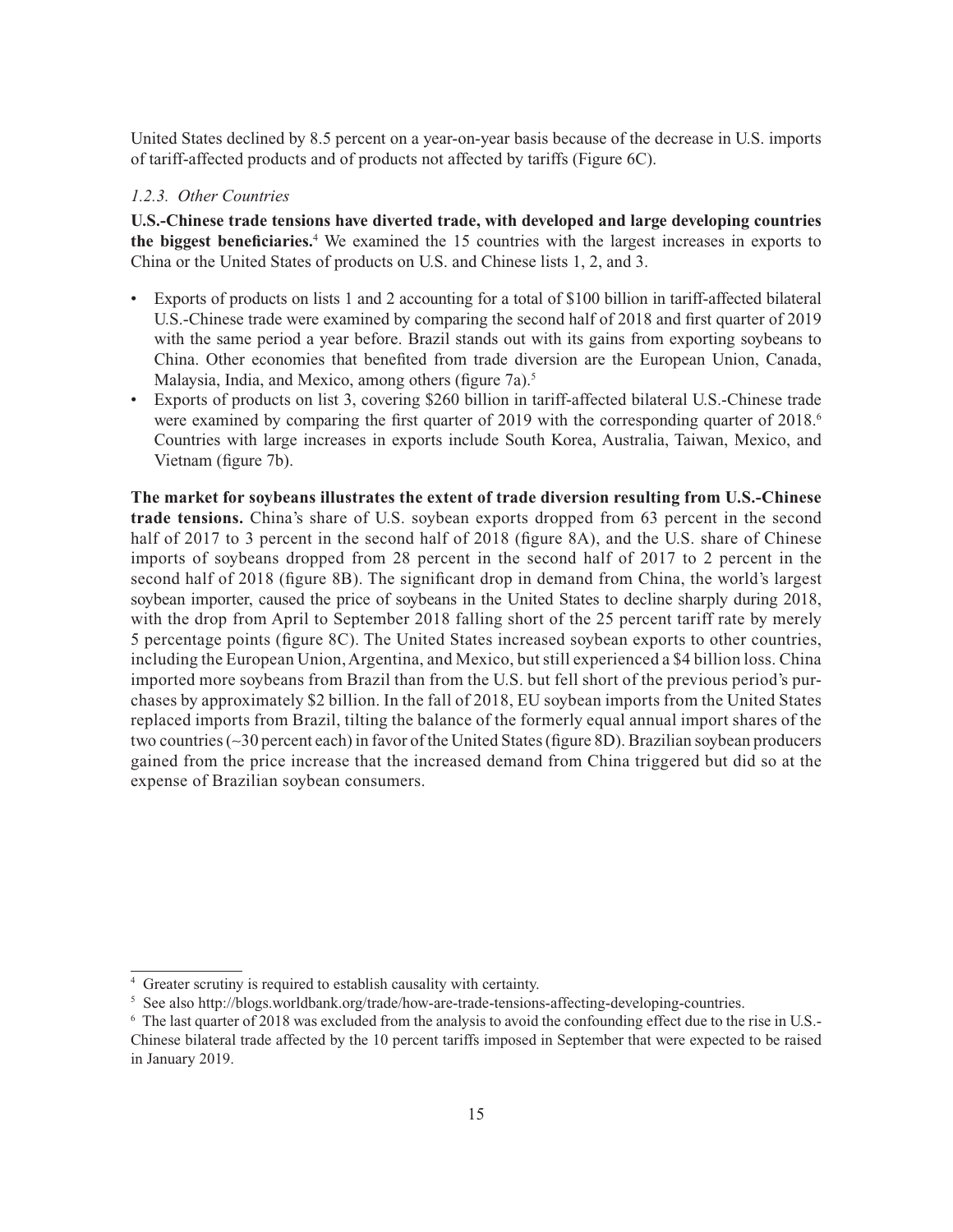

#### **FIGURE 7: Changes in exports of tariff-affected products to the United States and China: China, United States, and the 15 countries with the largest gains**

*Sources:* U.S. Census Bureau, China Customs Statistics, UN Comtrade, and authors' calculations. *Notes:* Blue (red) bars refer to products on the U.S. (Chinese) lists of goods affected by new tariffs. Products for which Chinese (U.S.) shares in U.S. (Chinese) imports are less than 5 percent were excluded. \* Chinese imports of gold (HS 710812) from Switzerland removed because of large decline (∼\$5 billion).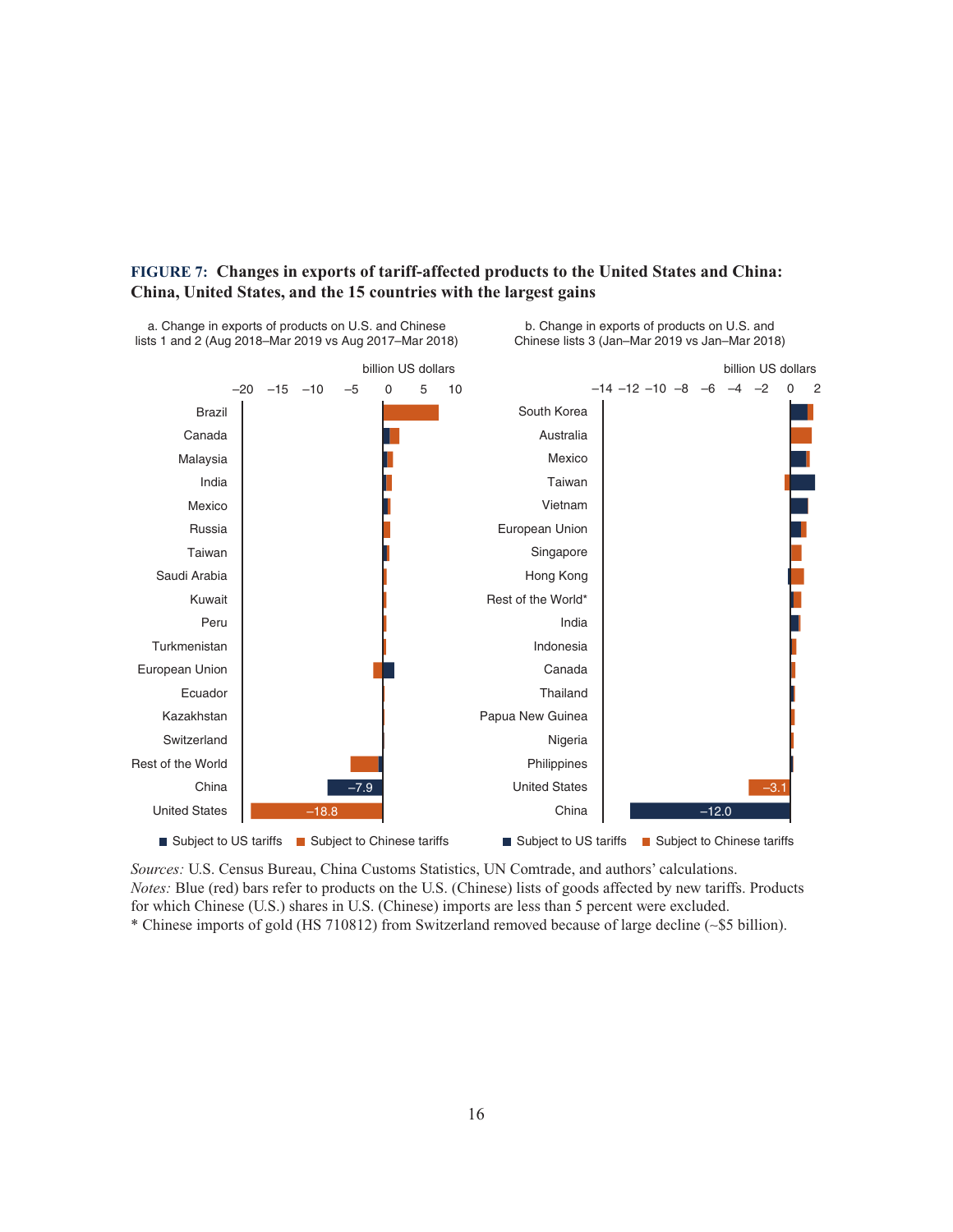

#### **FIGURE 8: Changing soybean trading patterns**

*Sources:* U.S. Census, China Customs Statistics, and authors' calculations. World Bank (2019a) based on Bloomberg, U.S. Department of Agriculture and World Bank. *Notes:* C. Last observation: Dec 19, 2018.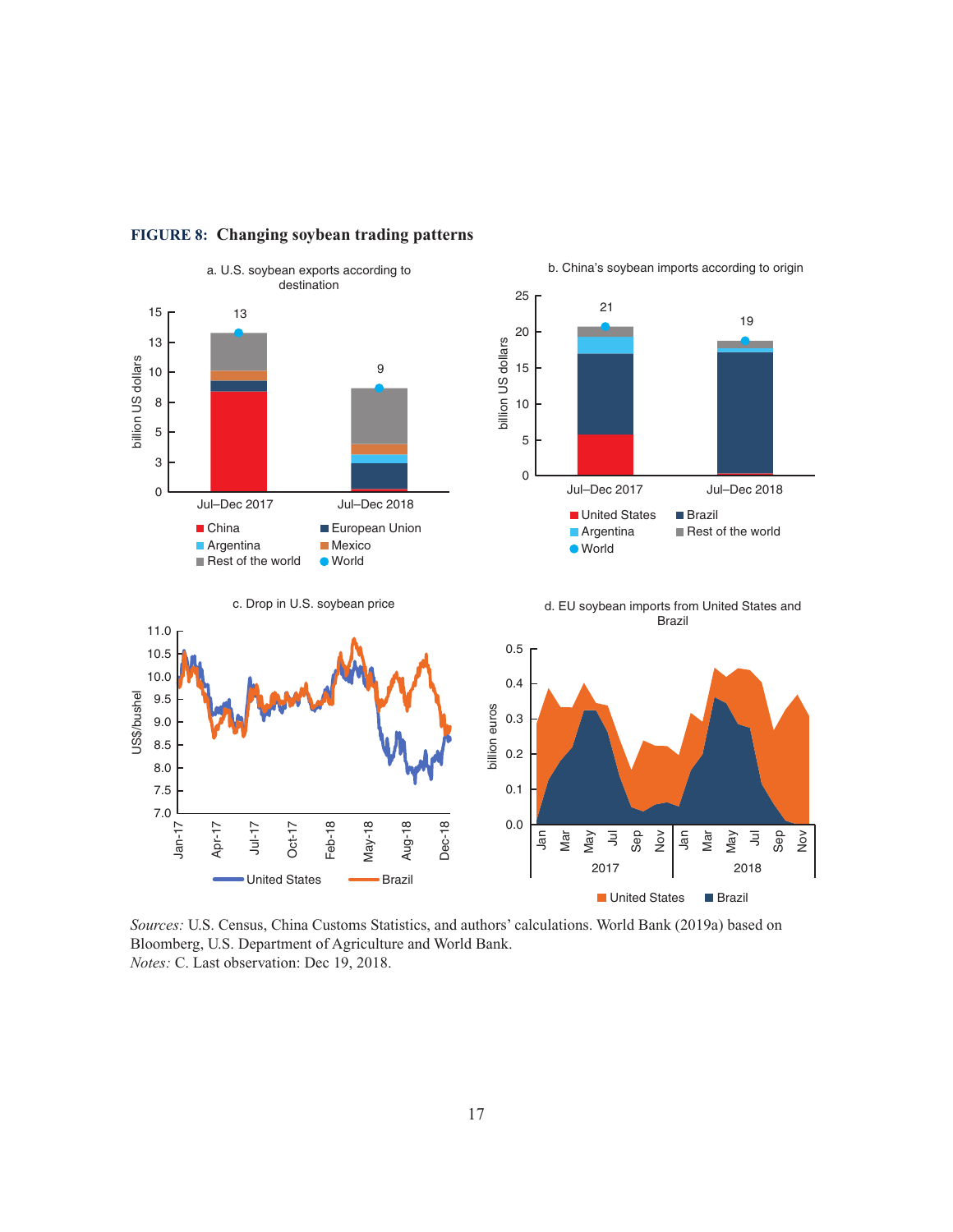#### **Chapter 2: Implications of U.S.-Chinese Trade Tensions**

#### *2.1. Short-Term Effects*

**The response to tariff shocks varies according to product.** The relationship stickiness indicator identifies products where trade between firms tends to be persistent.<sup>7</sup> Higher degrees of relationship stickiness correspond to lower probabilities of switching suppliers and longer firm-to-firm trade relationships. This inertia may be associated with technological reasons (e.g., inter-firm trade relations dictated by the specifics of a product, such as in the case of Foxconn – Apple) or economic reasons (e.g., because of search costs incurred when looking for alternative suppliers). The implication in the context of U.S.-Chinese trade tensions is that trade in products that are relationship sticky take more time to respond to a tariff shock than trade in products that are not.<sup>8</sup>

**Tariffs affected bilateral trade in 2018, but this effect was smaller on relationship-sticky products such as vehicle parts and components and concentrated in non-relationshipsticky products such as soybeans**. The United States imposed tariffs on sticky products more than China. Products with less relationship stickiness experienced on average faster and larger declines in import values due to the U.S.-Chinese trade tensions than products with greater relationship stickiness. The inertia of sticky products is apparent in the case of U.S. imports from China affected by the tariffs (figure 8A, C, E) and China's tariff-affected imports from the United States (Figure 8B, D, F). For example, U.S. imports from China of products on U.S. list 1 declined on average by 23 percent from August to December 2017 to August to December 2018; imports of nonsticky products dropped by 31 percent, whereas those of sticky products fell by 15 percent. Declines in imports exceeded 50 percent in one-fourth of nonsticky products, but only in one-tenth of sticky products.<sup>9</sup>

**The United States imposed tariffs on products that were stickier and for which China's share of U.S. imports was not large, whereas China targeted less-sticky products for which the U.S. share of Chinese imports was large.** Differences between the selection of tariff-affected products in the United States and China depend on various factors. First, because of the nature of bilateral trade relations, China imports mostly agricultural, homogeneous, less-sticky products from the United States, whereas the United States imports more manufactured, differentiated, stickier products from China. In some sense, the menu is very different between the two, as is apparent in figure 9A-F. Second, in the case of U.S. tariffs set on earlier tranches of products, the share of imports from China is not large (figure 9G). In contrast, China first targeted products with a large U.S. import share but that were non-sticky and hence more substitutable and were important exports for the United States (figure 9H). These differences help explain the changes in trade quantities and prices.

#### **The declines in U.S. and Chinese import values in tariff-affected products were mostly due to declines in quantities and to a lesser extent to declines in the prices that exporters charged.**

<sup>7</sup> Relationship stickiness is a newly introduced indicator of stickiness in business relationships (Martin et al. 2018).

<sup>&</sup>lt;sup>8</sup> Multiple sets of trade elasticities have been used in the literature to assess heterogeneous response of products to tariffs. UNCTAD (2018) used substitution elasticities, import demand elasticities, and export supply elasticities to estimate the effect on international trade of the 2018 tariffs that the United States and China implemented.

<sup>9</sup> Not all products behave as expected. Some that are not relationship sticky, such as vehicles, have not seen large declines in imports, probably because of legal reasons, for example in the form of binding contract clauses that the indicator of relationship stickiness does not capture (figure 9A).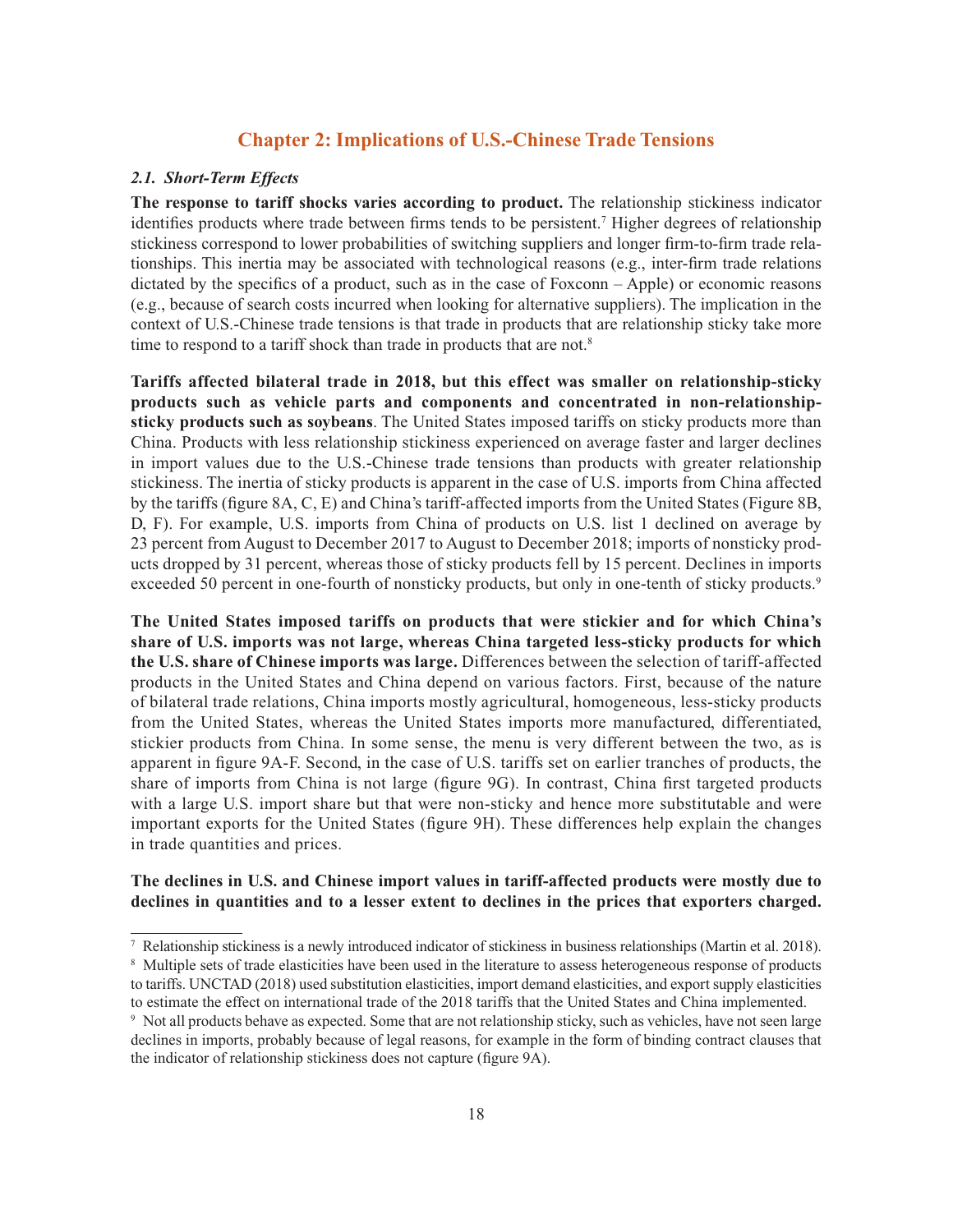

#### **FIGURE 9: U.S.-Chinese bilateral import values according to product**

(*continues on next page*)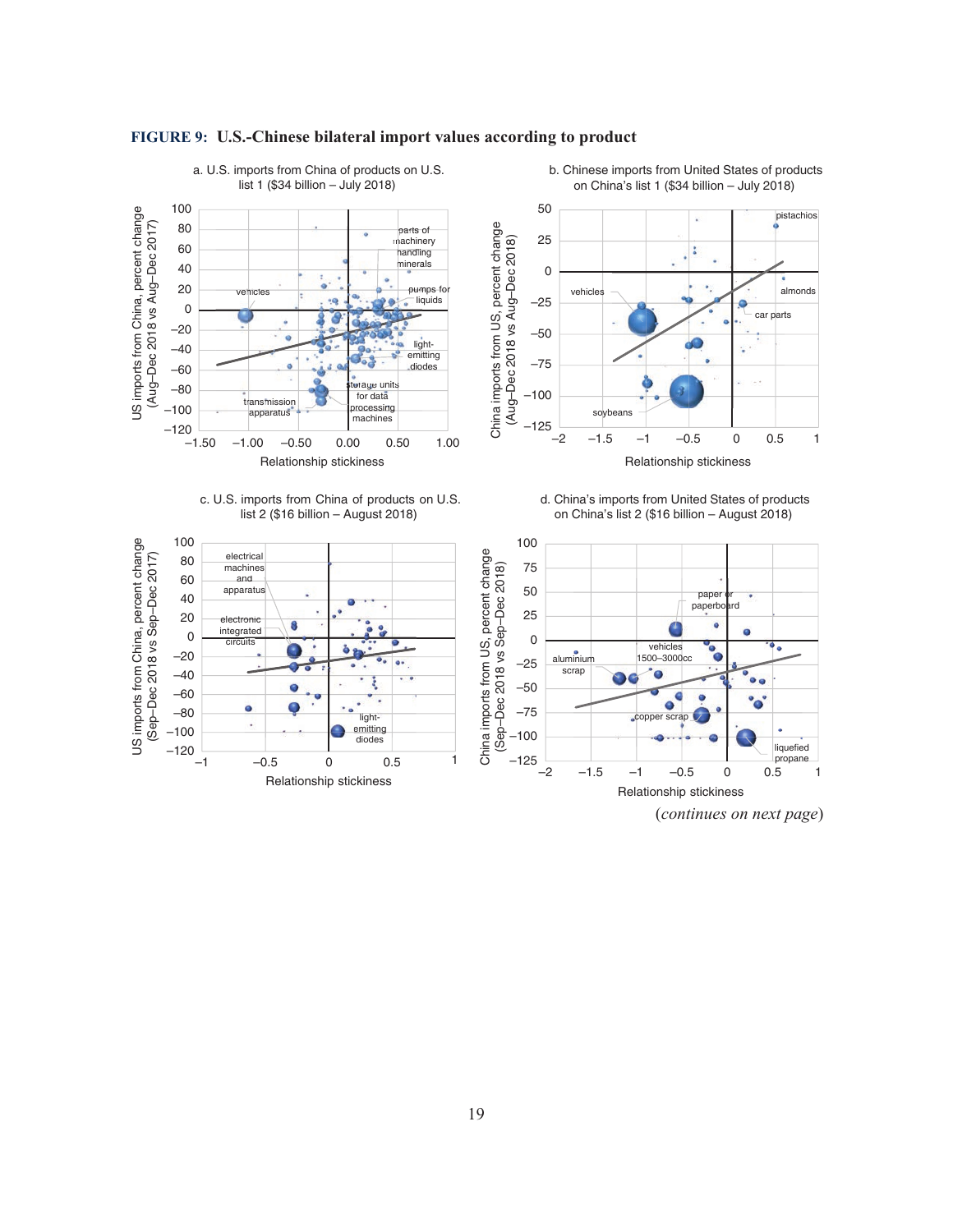

*Sources:* U.S. Census, China Customs Statistics. and authors' calculations.

*Notes:* Data points represent tariff-affected products aggregated to 6-digit HS 2017 level. Dot sizes are proportional to import values in the initial period. Dot sizes may not be comparable across charts. Based on CIF U.S. imports in current U.S. dollars. Linear fitted lines are depicted in all charts. In A and C, several outliers and dots with U.S. imports in the initial period of less than \$5 million were removed. In B and D, dots with Chinese imports in the initial period of less than \$1 million were removed.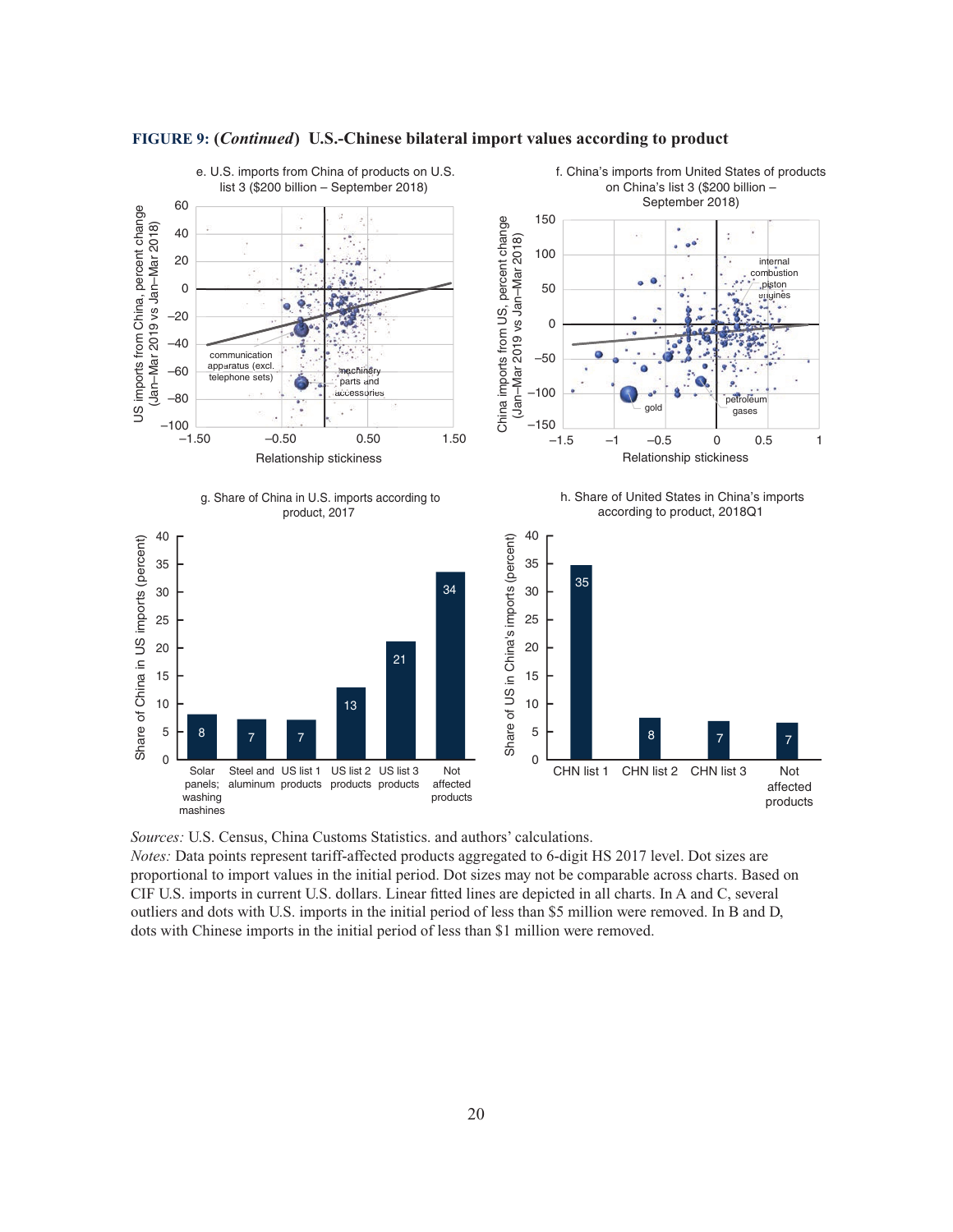Although quantities and prices declined for some products that the United States and China imported, on average there is no evidence of a significant reduction in unit values (net of tariffs). Moreover, although products that are affected by tariffs behave differently from others when value and quantity imported are examined, they do not show a dissimilar pattern in terms of export prices. This suggests that, in general, U.S. and Chinese exporters did not reduce their markups significantly in response to tariffs, indicating that U.S. and Chinese importers have mostly paid the price of tariffs. Figure 10 illustrates these points. For example, approximately 70 percent of the products on U.S. lists 1 and 2 have declined in value and quantities, compared with just half of the products not included on any of the three U.S. lists (figure 10A and 10E). In contrast, unit values excluding tariffs displayed a very similar pattern for products that were targeted and those that were not, declining by about half for both types of products.10 Similar conclusions emerge from inspecting products imported into the United States from China and included on U.S. list 3 (figure 10C) and products imported into China from the United States and included on Chinese lists 1, 2, and 3 (figure 10B, D, F).11 Going forward, if the tariffs are viewed as permanent, exporters may be more inclined to lower prices.

#### *2.2. Long-Term Effects*

**Continuing trade tensions pose significant economic risks, primarily through a possible loss of investor confidence**. Estimates from a global trade computable general equilibrium model (Freund et al. 2018) show a range of likely effects of trade tensions on global exports and income according to three different scenarios: (Scenario 1) Chinese-U.S. tariff increases on bilateral trade as of September 2018 covering \$250 billion of U.S. imports from China and \$110 billion of Chinese imports from the United States; (Scenario 2) a 25 percent surcharge on all products traded between the United States and China12; and (Scenario 3) a 25 percent tariff on all products traded between the United States and China plus a decline in investor confidence, resulting in a 0.5-percentage-point drop in the investmentto-GDP ratio at a global level.

**Under the most pessimistic scenario, trade tensions would reduce global income by 1.7 percent.** Under Scenarios 1 and 2, several developing countries would be expected to achieve some net gains in terms of total exports and income in line with the effects observed to date. The early evidence based on U.S. import data (figure 6) appears to be broadly consistent with the expected outcomes of Scenario 1, under which several developing countries (Mexico, Malaysia, Vietnam) would be expected to achieve net gains (figure 11), but if tensions continue and result in a slowdown in investment and economic activity, the consequences would be severely negative for all countries. Estimates under this scenario suggest that, by shaking investor confidence, the escalation in trade tensions could reduce global exports by up to 3 percent (at a cost of \$674 billion) and global income by up to 1.7 percent (\$1.4 trillion)—with losses in all regions. Roughly half of the global income loss of 1.7 percent would

<sup>&</sup>lt;sup>10</sup> This observation is consistent with the findings on "pass through" in Fajgelbaum et al. (2019) and Amiti et al. (2019).

<sup>&</sup>lt;sup>11</sup> Comparison of the first quarters of 2019 and 2018 allows the behavior of products on list 3 to be examined as well, given that imports of these products increased toward the end of 2018 because of anticipated tariff hikes. Figure A2 shows the same information as figure 9 but comparing the fourth quarter of 2018 with that of 2017.

<sup>&</sup>lt;sup>12</sup> The imposition of 25 percent surcharges on all goods on lists 1, 2, and 3 on May 10, 2019, brings the current level of restrictions closer to Scenario 2, which represents an upper bound estimate of effects of higher tariffs because it extends surcharges to all U.S. imports from China and assumes full retaliation by China.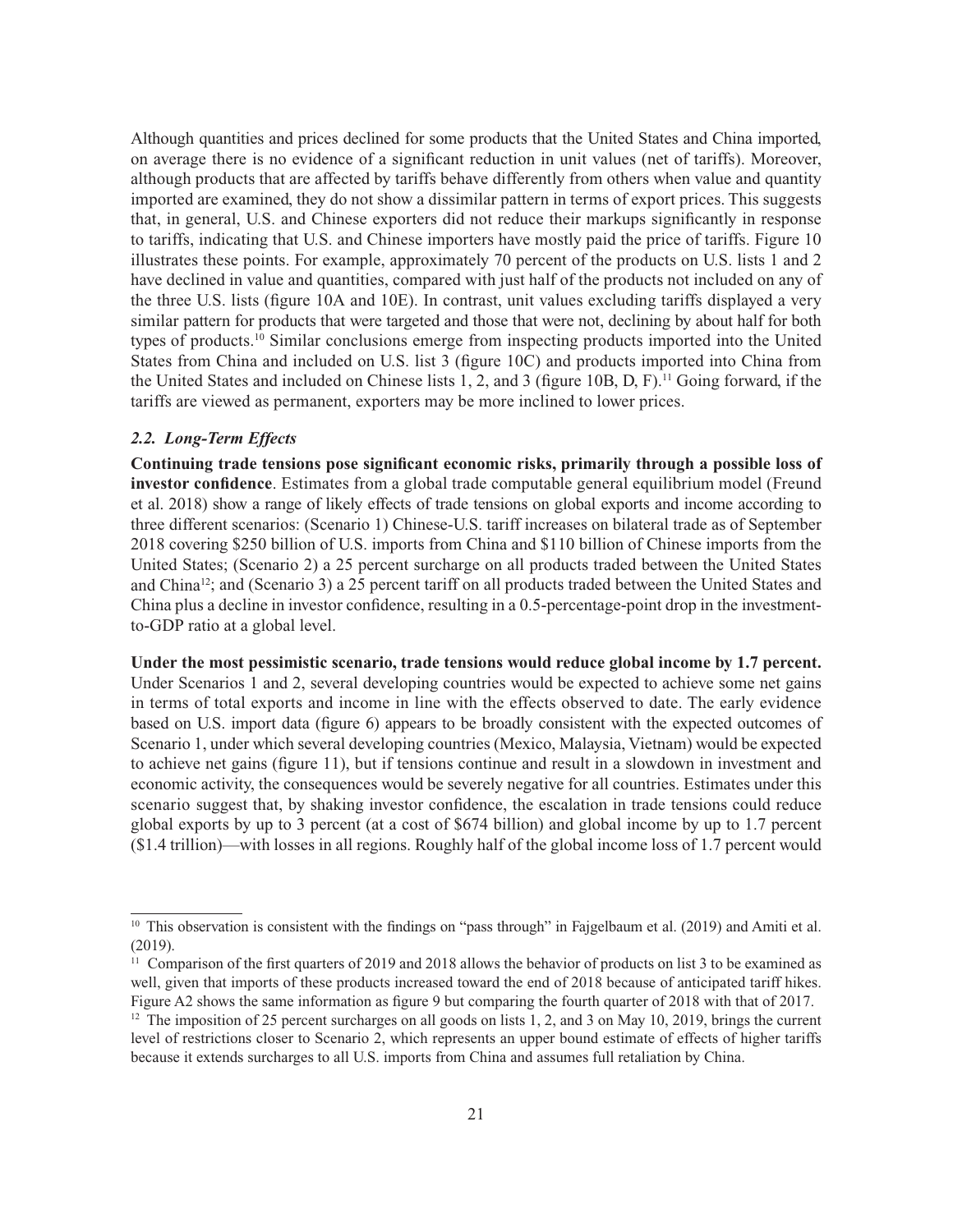

#### c. U.S. imports from China of products on U.S. list 3











d. Chinese imports from United States of products on U.S. list 3



f. Chinese imports from United States of products not included on Chinese lists 1, 2, and 3



*Sources:* U.S. Census, China Customs Statistics, and authors' calculations.

*Notes:* Data points being counted represent tariff line HS 2017 product codes with U.S. import in the initial period exceeding \$5 million in the case of U.S. imports and \$1 million in the case of Chinese imports. D. Unit values do not include the tariff.

**FIGURE 10: Count of products with increases or declines in import value, quantity, and price** 

**from January to March 2018 from January to March 2019, percentage of total**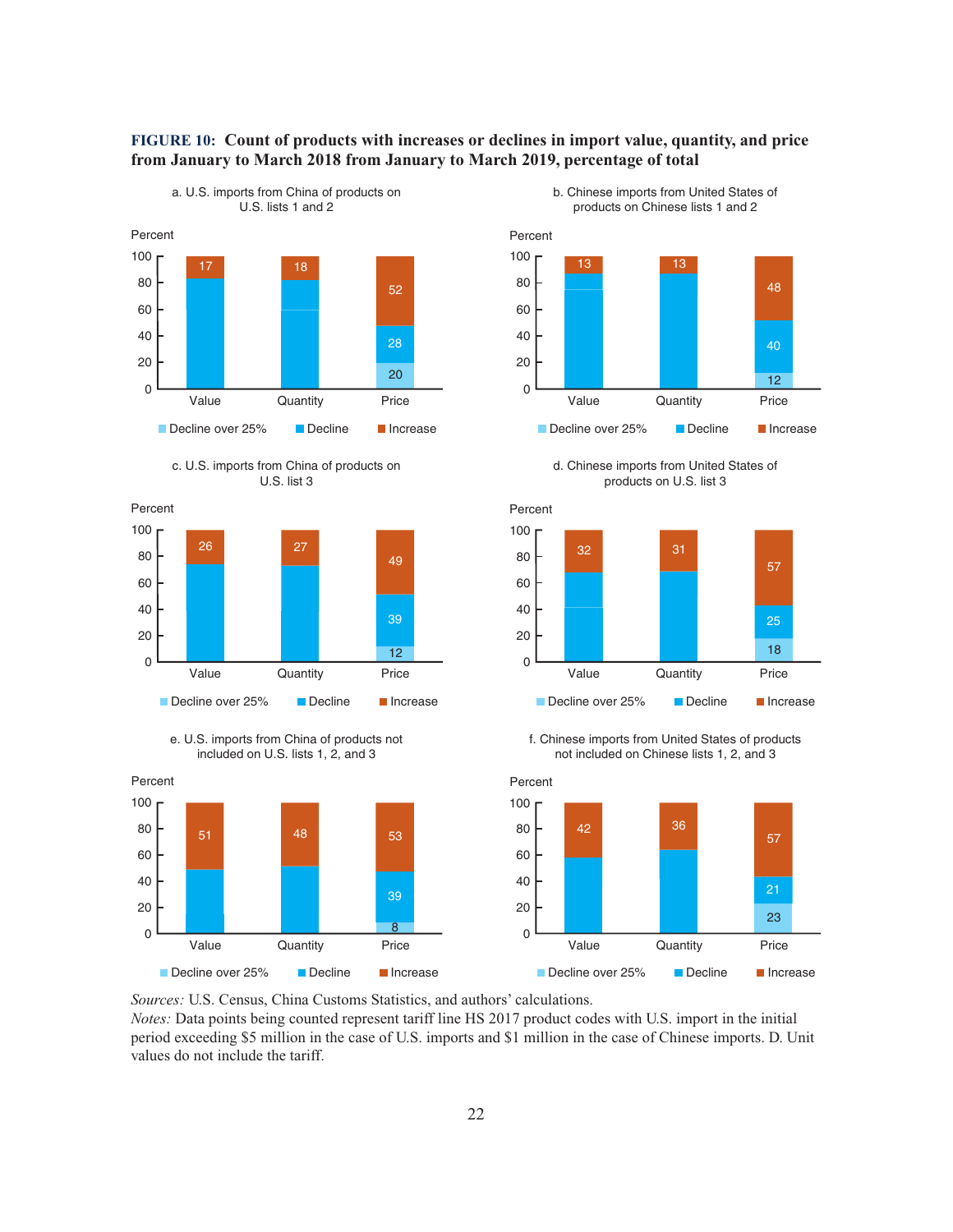#### **FIGURE 11: Trade and poverty**



b. Poverty at purchasing power parity

a. Simulated effect of trade tensions on income

#### *Sources:*

a: Freund et al. (2018)

b: World Bank staff simulation results based on Freund et al. (2019), PovcalNet, and Global Micro Database. *Notes:* Scenario 1: tariff surcharges imposed on bilateral Chinese-U.S. trade under lists 1, 2, and 3 up to September 2018; Scenario 2: 25 percent tariff surcharge imposed on all bilateral U.S.-Chinese trade; Scenario 3: Scenario 2 with decline in investor confidence.

be due to loss of income by developing countries (excluding China), and one-third of the global export decline of 2.7 percent would be due to loss of exports from developing countries (excluding China). The global supply chains would likely be disrupted as well, with much bigger reallocation of sourcing of intermediate inputs expected across value chains in the United States than in China (box 1).

**Although effects would vary according to country, income losses under the most-pessimistic scenario would risk pushing several million more people into poverty** than under the baseline scenario.13 There will be winners and losers in the short to medium term, but with the loss of investment confidence, poor people in all countries would face negative consequences. Developing countries with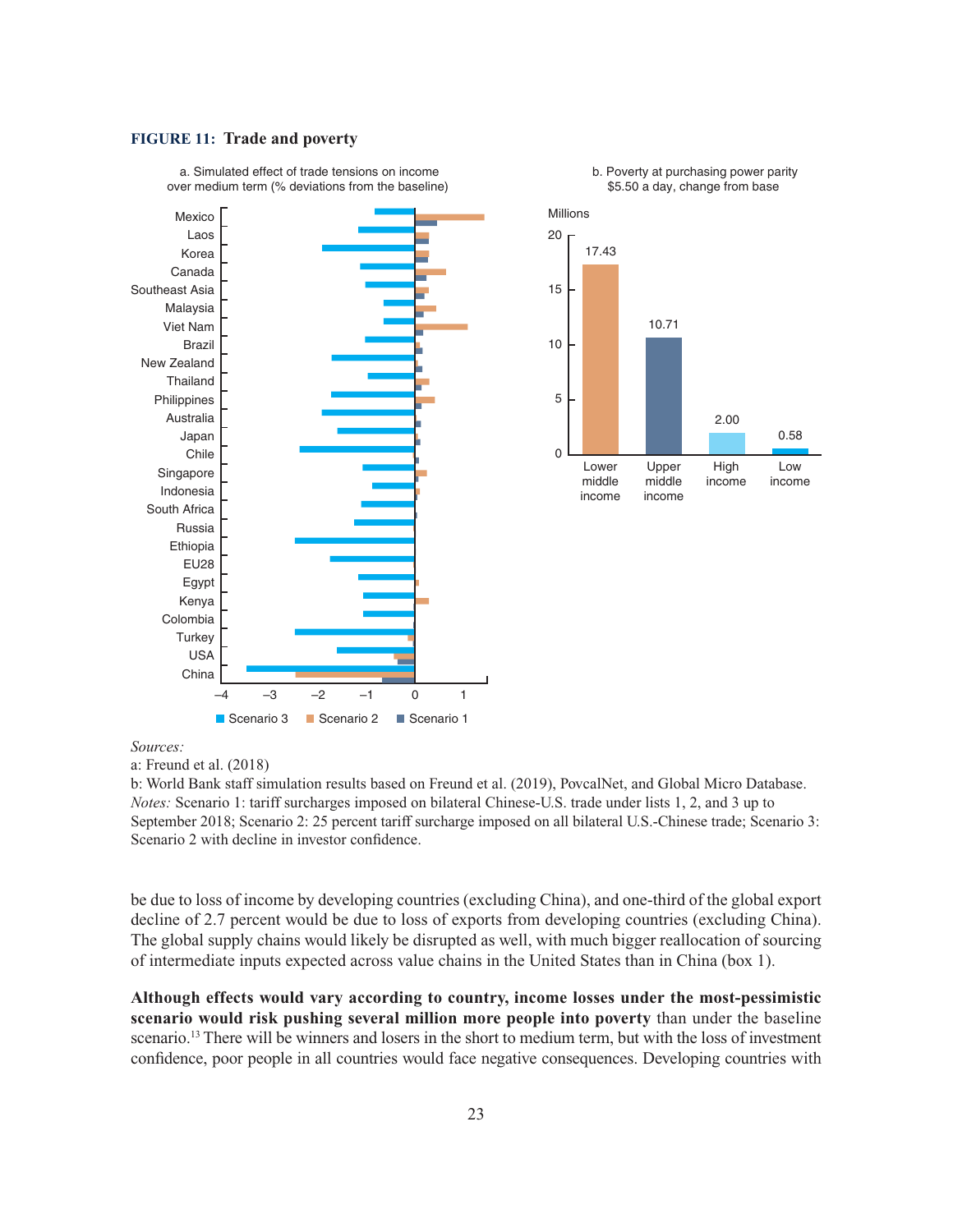#### **Box 1: Effects of current trade tensions on global value chains over the long term**

**If trade tensions are not resolved, global value chains are likely to see significant disruption in the coming years.** Under the lists 1, 2 and 3 implemented in September 2018, tariffs applied by the United States on imports from China are biased heavily against intermediate goods, compared to China's retaliatory tariffs against the US, which apply broadly to all product categories (final, intermediate and investment goods). The impact is therefore likely to lead to a reallocation of sourcing of intermediate inputs across value chains between the US and China (see Figure B1), causing potential adjustment costs in the sectors and locations affected by trade diversion.

- As a result of higher tariffs, US imports of intermediate goods from China are likely to decline by over 41 percent with much smaller declines in consumption goods at 9 percent and investment goods at 26 percent. If trade tensions continue, the US is likely to reallocate its intermediate inputs sourcing from China to other trading partners in Asia, Europe as well as Canada and Mexico.
- Our results indicate that the decline in Chinese imports from the US would likely affect all product categories at around 30 percent, with the highest absolute impact on intermediate inputs due to the relative size of trade flows. China would likely divert its intermediate inputs imports away from the US and towards South America and Europe.



#### **FIGURE B1: Effects of current trade tensions on U.S. and Chinese imports (persentage deviations from baseline)**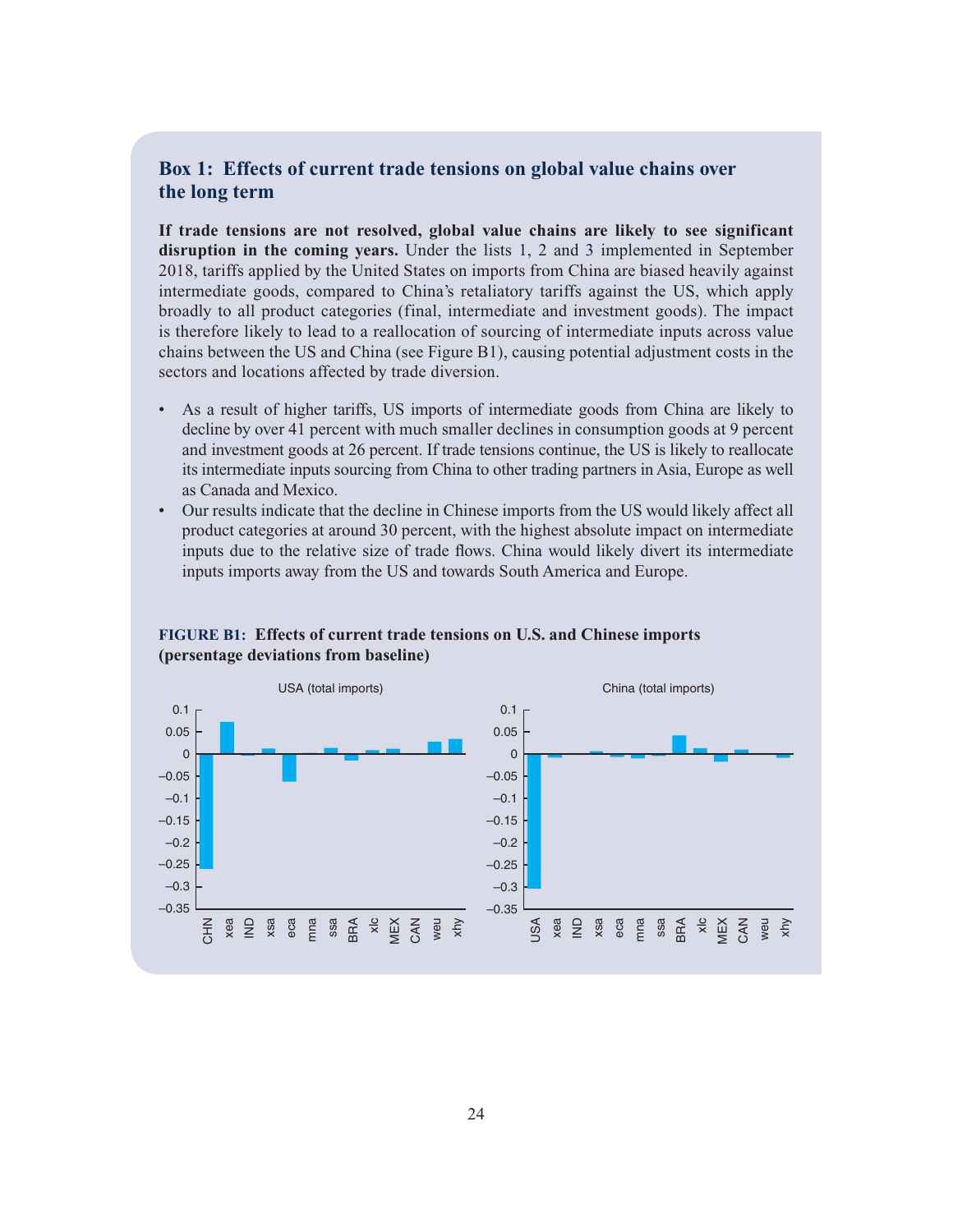#### **Box 1: (***Continued***) Effects of current trade tensions on global value chains over the long term**





*Source:* Corong et al. (2019).

strong trade links to the United States and China will experience larger welfare losses. To evaluate the effect on poverty<sup>14,15</sup> in countries that are likely to be the most affected (middle-income countries), the use of a higher international poverty line (purchasing power parity (PPP)\$5.50 a day) is preferred.16 Our analysis indicates that, around the world, the median country would face an increase of one-third of a percentage point in poverty headcount (at PPP\$5.50 a day), but some countries, such

*Notes:* CHN – China; USA – United States; xea – other East Asia and Pacific; IND – India; xsa – other South Asia; eca – Europe and Central Asia; mna – Middle East and North Africa; ssa – Sub-Saharan Africa; BRA – Brazil; xlc – rest of Latin America and Caribbean; MEX – Mexico; CAN – Canada; weu – Western Europe; xhy – other high-income countries

<sup>&</sup>lt;sup>13</sup> In 2015, the World Bank estimated that 53.7 percent of the population of developing countries (3.4 billion people) lived on less than PPP\$5.50 a day. The baseline scenario, which contemplates a continuation of current demographic and economic trends, projects a reduction of 5.9 percentage points in the poverty headcount at PPP\$5.50 a day by 2019 and an additional reduction of 12.6 percentage points by 2030.

<sup>&</sup>lt;sup>14</sup> Poverty estimates were obtained by linking results of a computable general equilibrium model with those of a simple global microeconomic model. The initial global distribution of per capita consumption or income was constructed with household-based data. Country-specific growth rates in real per capita household consumption from the macro computable general equilibrium model are fully transmitted to households, assuming distribution neutrality. To calculate the number of poor people, the total population in each country is adjusted using World Bank population projections.

<sup>&</sup>lt;sup>15</sup> One hundred sixty-three countries are represented in the microeconomic model, with 146 harmonized, nationally representative household surveys obtained from the World Bank Global Micro Database. Additional per capita consumption and income distributions for 17 countries were obtained from the PovcalNet website.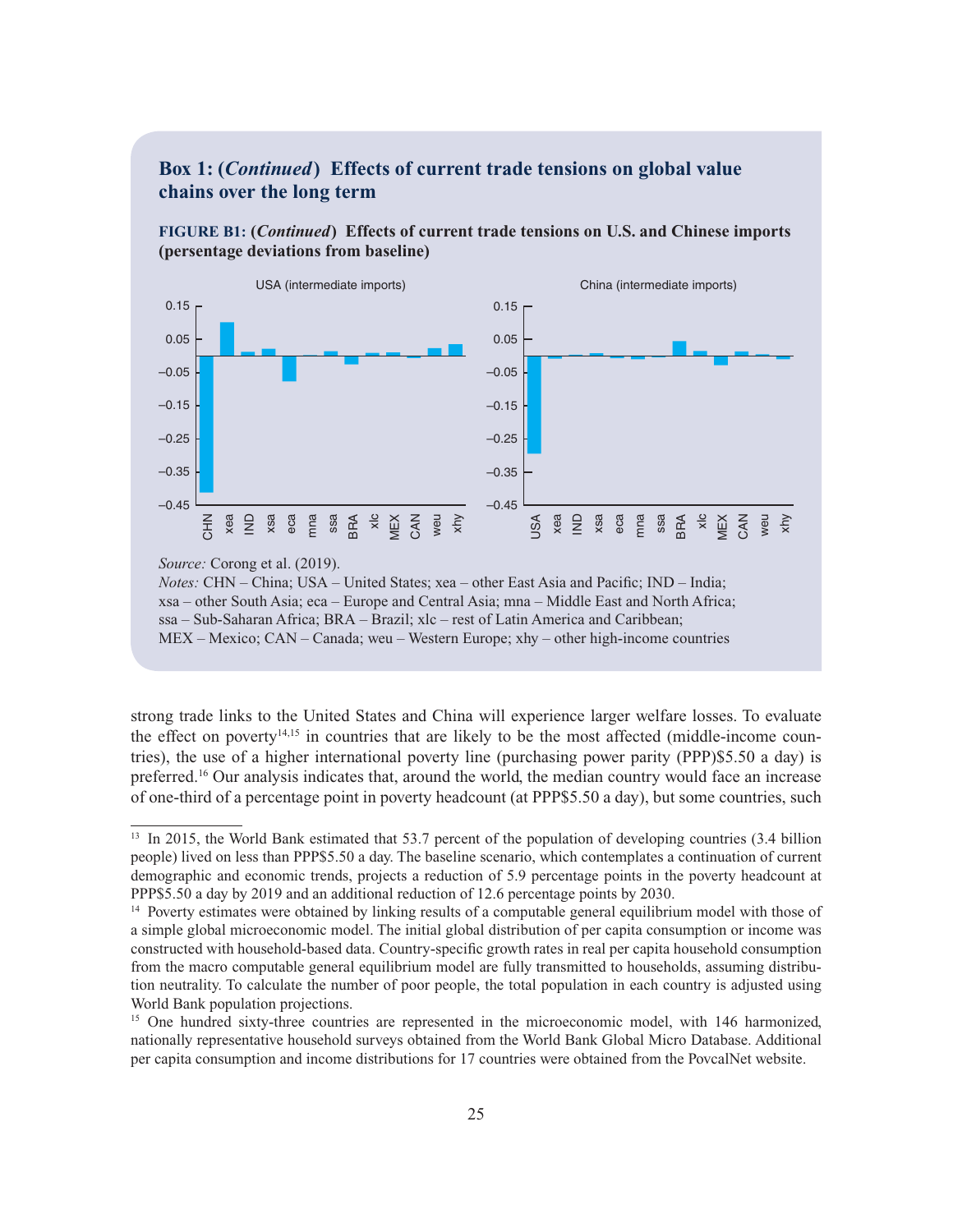as Mexico and the Philippines, which are heavily integrated in global value chains with the United States and China, would experience 1.4- and 1.2-percentage-point increases, respectively. Globally, 30.7 million additional people would be living in poverty at PPP\$5.50 a day than under baseline conditions; 17.4 million would come from lower-income countries and 10.8 million from upper-middleincome countries (figure 11B).

<sup>&</sup>lt;sup>16</sup> The World Bank now reports international poverty lines that are more closely related to national poverty standards. These poverty lines are set at \$1.90, \$3.20, \$5.50, and PPP\$21.70 for low-, lower-middle-, upper-middle-, and high-income countries, respectively.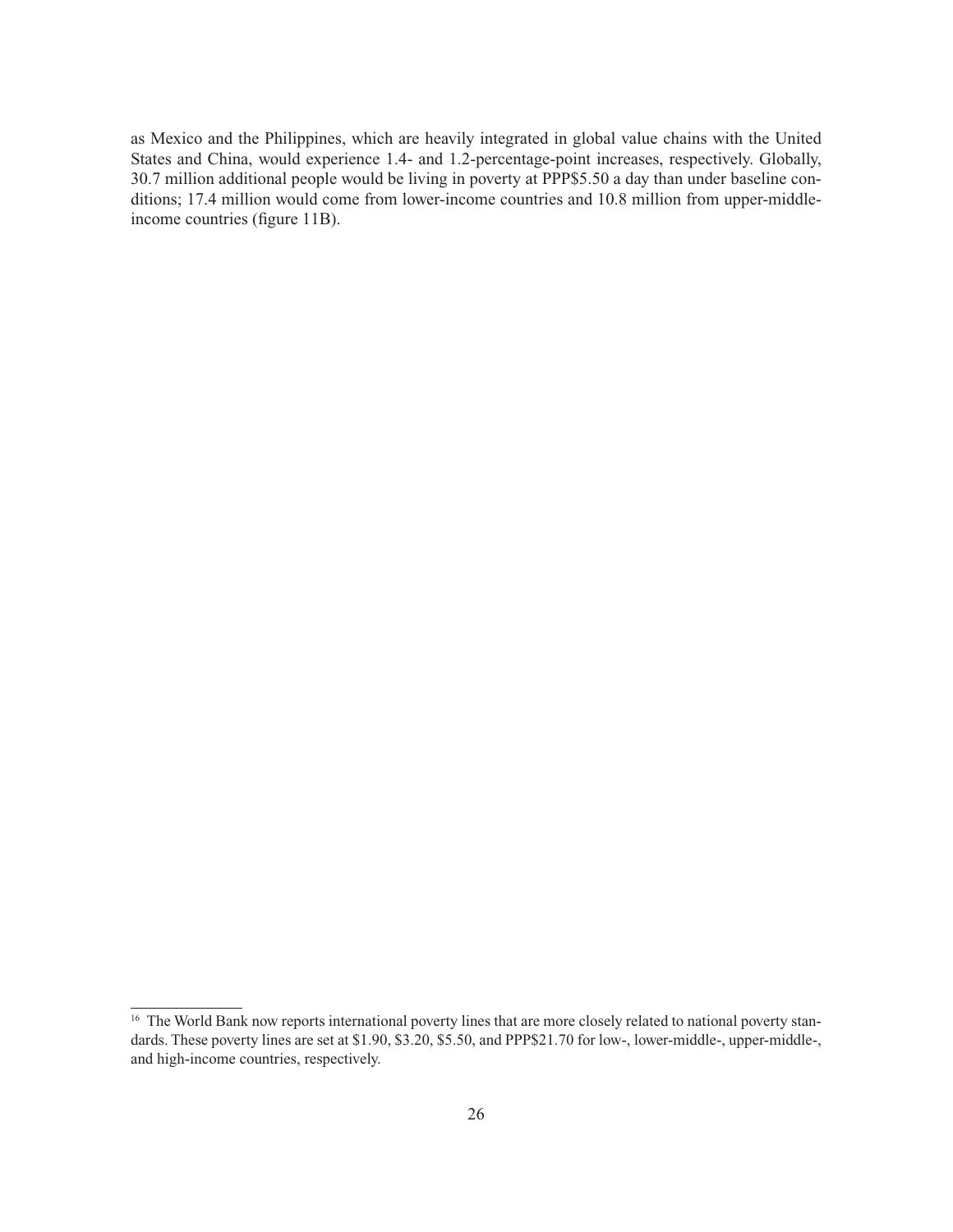#### **References**

- Amiti, Mary, Stephen J. Redding, and David Weinstein. 2019. "The Impact of the 2018 Trade War on U.S. Prices and Welfare." NBER Working Paper NO. 25672.
- Bown, Chad, and Melina Kolb. 2019. "Trump's Trade War Timeline: An Up-to-Date Guide." Peterson Institute for International Economics.
- Corong, Erwin, Maryla Maliszewska, Maria Pereira, Dominique van der Mensbrugghe. 2019. "Global and Regional Impacts of Trade Tensions on Global Value Chains." World Bank, Washington, DC.
- Fajgelbaum, Pablo D., Pinelopi K. Goldberg, Patrick J. Kennedy, and Amit K. Khandelwal. 2019. "The Return to Protectionism." University of California Los Angeles, Los Angeles, CA.
- Freund, C., M. Ferrantino, M. Maliszewska, M. Ruta. 2018. "Impact on Global Trade and Income of Current Trade Disputes." MTI Practice Note No. 2. World Bank, Washington, DC.
- Freund, C., M. Maliszewska, Israel Osorio-Rodarte, and Cristina Constantinescu. 2019. "Impacts of Current Trade Tensions on Developing Countries." World Bank, Washington, DC.
- Martin, Julien, Isabelle Mejean, and Mathieu Parenti. 2018. "Relationship Stickiness: Measurement and Applications to International Economics."
- World Bank. 2019a. Global Economic Prospects. World Bank, Washington, DC.

———. 2019b. Global Economic Prospects. World Bank, Washington, DC.

———. 2019c. Commodity Markets Outlook. World Bank, Washington, DC.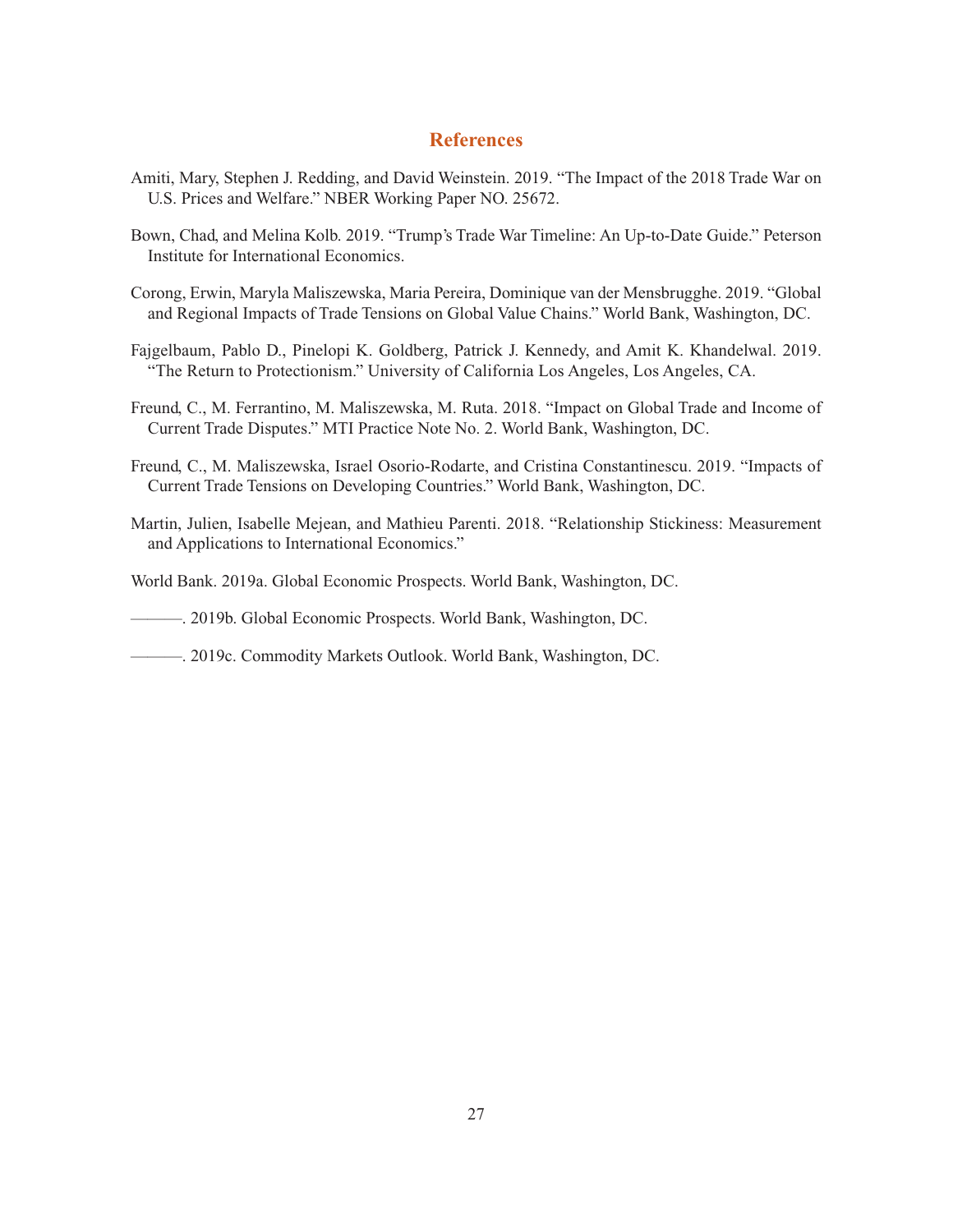#### **Annex A**



**FIGURE A1: Merchandise trade volume (3-month moving average, January 2012 = 100)**

*Source:* CPB Netherlands Bureau of Economic Policy Analysis, World Trade Organization, and authors' calculations. *Notes:* Seasonally adjusted data. In parentheses: share in world trade values in 2014. See CPB World Trade Monitor for group composition.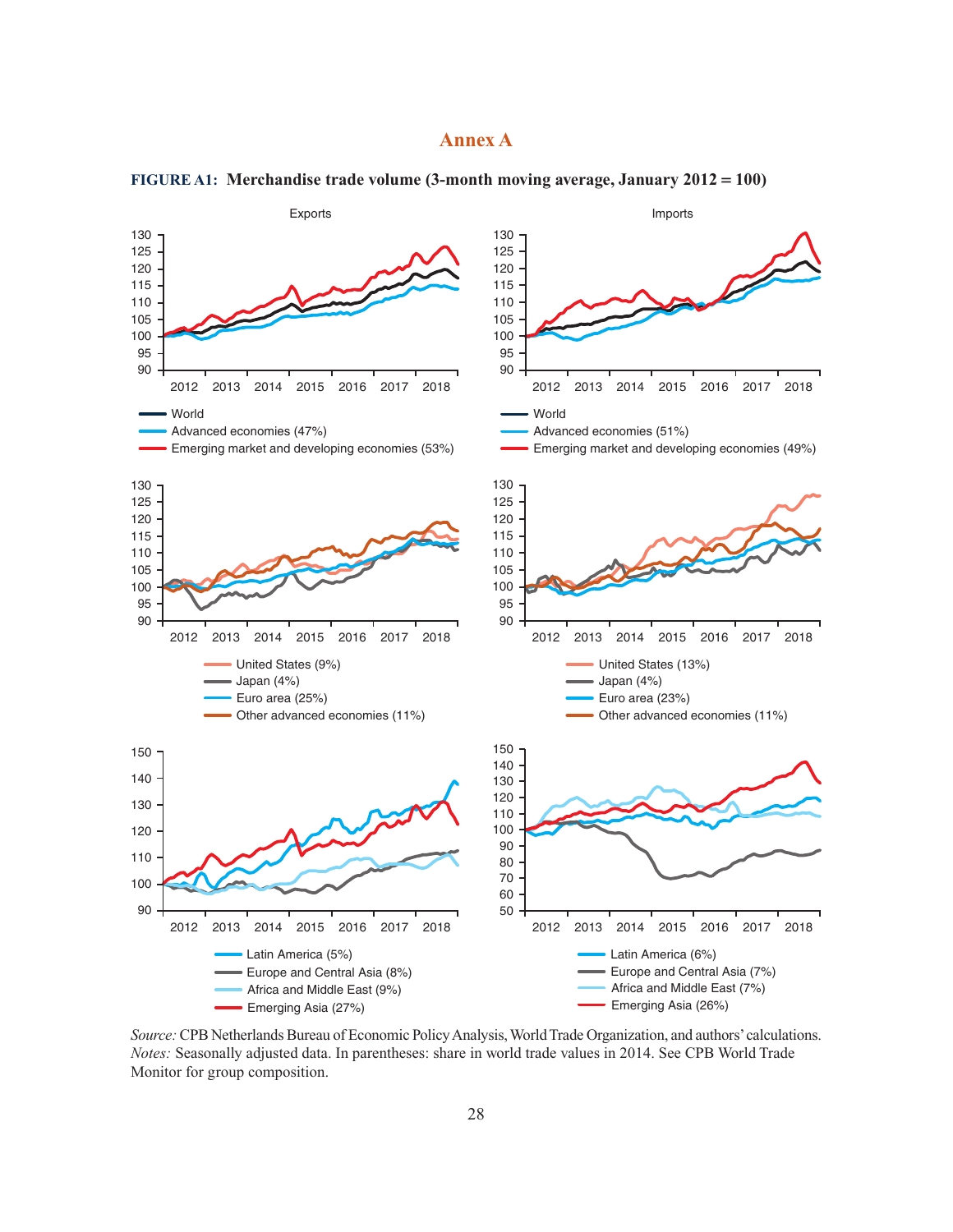











d. Chinese imports from United States of products on U.S. list 3



f. Chinese imports from United States of products not included on Chinese lists 1, 2, and 3



*Sources:* U.S. Census, China Customs Statistics, and authors' calculations. *Notes:* Data points being counted represent tariff-line HS 2017 product codes with U.S. imports in the initial

period exceeding \$5 million and Chinese imports in the initial period exceeding \$1 million. D. Unit values do not include the tariff.

**FIGURE A2: Changes in import values, quantity, and price from October to December 2017**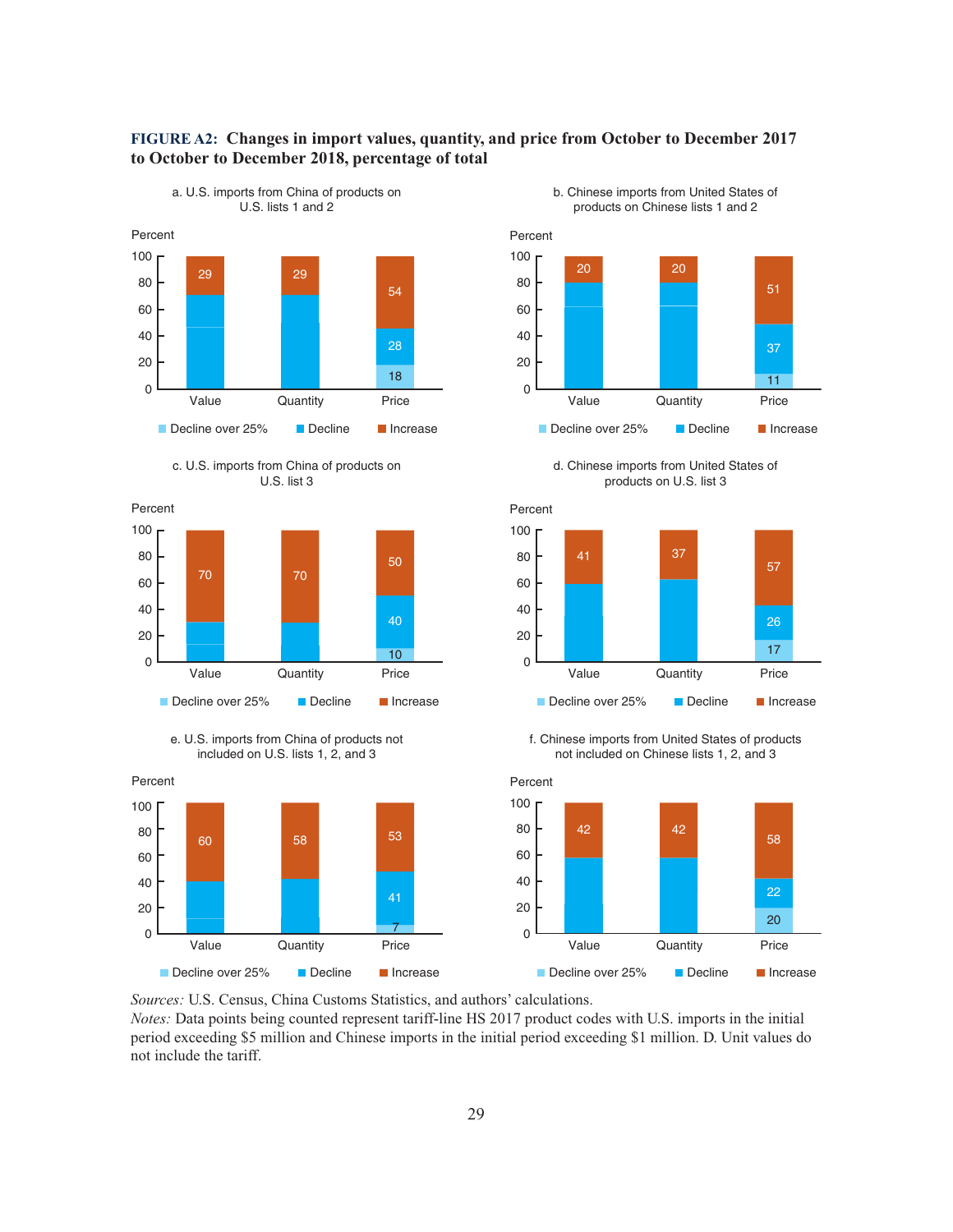|                   | <b>Section 232 national security investigations</b>                                                                                                                                                                                                                                                                  | <b>Affected</b><br>imports |
|-------------------|----------------------------------------------------------------------------------------------------------------------------------------------------------------------------------------------------------------------------------------------------------------------------------------------------------------------|----------------------------|
| <b>Date</b>       | Section 301 investigation of China<br><b>Other investigations</b>                                                                                                                                                                                                                                                    | (billion U.S.<br>dollars)  |
| • 2017 Apr        | United States announces two Section 232 national security investigations,<br>one into steel and one into aluminum imports<br>United States announces Section 301 investigation of Chinese<br>activities that may be harming U.S. intellectual property rights,<br>innovation, or technology.                         |                            |
| • 2017<br>Oct/Nov | Two U.S. industries petition U.S. International Trade<br>Commission to investigate solar panel and washing<br>machine imports (Section 201 of Trade Act in 1974).                                                                                                                                                    |                            |
| • 2018 Feb        | U.S. safeguard tariffs on imported solar cells and<br>certain washing machines go into effect after being<br>announced in Jan 2018.                                                                                                                                                                                  | 10.3                       |
| • 2018 Mar        | United States announces forthcoming tariffs on steel<br>and aluminum covering \$48 billion (25 percent for steel;<br>10 percent for aluminum).                                                                                                                                                                       | 48                         |
|                   | United States announces measures to be implemented in<br>relation to Section 301 investigation: tariffs on \$50 billion<br>imports from China, filing World Trade Organization dispute,<br>new rules on investment.                                                                                                  |                            |
|                   | U.S. steel (25 percent) and aluminum (10 percent) tariffs go into effect<br>with temporary exemptions for Canada, Mexico, European Union,<br>South Korea, Brazil, Argentina, Australia, Canada, Mexico. South<br>Korea receives permanent exception for steel but agrees to quota.                                   |                            |
| • 2018 Apr        | China imposes tariffs against United States in retaliation for U.S. steel<br>and aluminum tariffs.                                                                                                                                                                                                                   | 3                          |
|                   | United States releases \$50 billion preliminary lists of tariff-<br>affected products.                                                                                                                                                                                                                               |                            |
|                   | China releases \$50 billion preliminary retaliatory lists of tariff-<br>affected products.                                                                                                                                                                                                                           |                            |
|                   | U.S. aluminum tariffs go into effect for South Korea.                                                                                                                                                                                                                                                                |                            |
| • 2018 May        | United States announces Section 232 national security investigation into<br>imported autos and parts.                                                                                                                                                                                                                |                            |
|                   | India announces tariffs on selected U.S. products in retaliation against<br>U.S. aluminum and steel tariffs.                                                                                                                                                                                                         |                            |
| • 2018 Jun        | U.S. aluminum and steel tariffs go into effect for European Union,<br>Canada, and Mexico. U.S. quotas for steel and aluminum go into effect<br>for Argentina. U.S. quota for steel goes into effect for Brazil. Australia is<br>permanently exempted. Rates are 25 percent for steel and 10 percent<br>for aluminum. |                            |

### **TABLE A1: Timeline of U.S. and trading partner trade policy measures**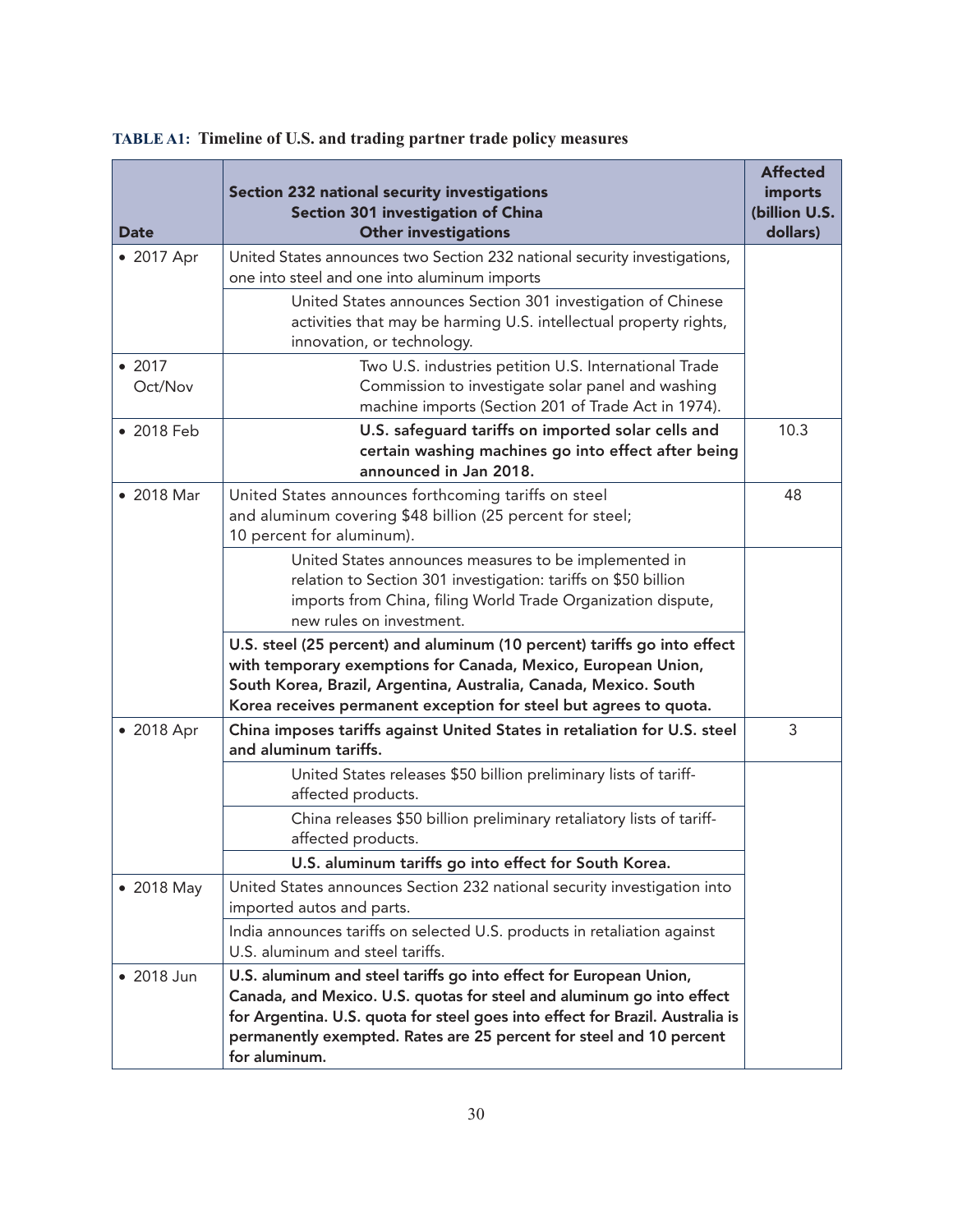| <b>Date</b> | <b>Section 232 national security investigations</b><br>Section 301 investigation of China<br><b>Other investigations</b>                                                       | <b>Affected</b><br>imports<br>(billion U.S.<br>dollars) |  |  |  |
|-------------|--------------------------------------------------------------------------------------------------------------------------------------------------------------------------------|---------------------------------------------------------|--|--|--|
|             | Turkey's retaliatory tariffs against U.S. aluminum and steel tariffs go<br>into effect.                                                                                        |                                                         |  |  |  |
|             | EU retaliatory tariffs against U.S. aluminum and steel tariffs announced<br>in March 2018 go into effect (Annex A).                                                            | 3.4                                                     |  |  |  |
| • 2018 Jul  | Canadian and Mexican retaliatory tariffs against U.S. aluminum and<br>steel tariffs go into effect.                                                                            |                                                         |  |  |  |
|             | U.S. tariffs of 25 percent on \$34 billion of Chinese imports go<br>into effect (first tranche of \$50 billion in imports - U.S. list 1).                                      | 34                                                      |  |  |  |
|             | Chinese tariffs of 25 percent on \$34 billion of U.S. imports go<br>into effect (first tranche of \$50 billion in imports - Chinese list 1).                                   | 34                                                      |  |  |  |
|             | United States releases \$200 billion list of tariff-affected products.                                                                                                         |                                                         |  |  |  |
| • 2018 Aug  | Russian Federation retaliatory tariffs against U.S. aluminum and steel<br>tariffs go into effect.                                                                              |                                                         |  |  |  |
|             | United States increases steel tariff rate against Turkey from 25 percent<br>to 50 percent.                                                                                     | 4.5                                                     |  |  |  |
|             | Turkey imposes additional tariffs on imports from United States.                                                                                                               |                                                         |  |  |  |
|             | China releases \$60 billion list of tariff-affected products.                                                                                                                  | 16                                                      |  |  |  |
|             | U.S. tariffs of 25 percent on \$16 billion of imports from China go<br>into effect (second tranche of \$50 billion of imports - U.S. list 1).                                  |                                                         |  |  |  |
|             | Chinese tariffs of 25 percent on \$16 billion of U.S. imports<br>go into effect (second tranche of \$50 billion in imports -<br>Chinese list 1).                               | 16                                                      |  |  |  |
| • 2018 Sep  | U.S. tariffs of 10 percent on \$200 billion of Chinese imports<br>go into effect (U.S. list 3). Threat of rise in rate to 25 percent<br>on January 1, 2019.                    | 200                                                     |  |  |  |
|             | Chinese tariffs on \$60 billion of U.S. imports go into effect<br>(Chinese list 3). Rates range from 5 percent to 10 percent.                                                  | 60                                                      |  |  |  |
| • 2018 Oct  | South Africa receives exemption from United States on 161 aluminum<br>and 36 steel products.                                                                                   |                                                         |  |  |  |
| • 2018 Dec  | U.S. tariff hikes on U.S. list 3 delayed.                                                                                                                                      |                                                         |  |  |  |
| • 2019 May  | U.S. hikes tariffs on \$200 billion in Chinese imports, already<br>imposed in September 2018, from 10 percent to 25 percent.                                                   | 200                                                     |  |  |  |
|             | China threatens to raise tariffs on \$60 billion of U.S. imports on<br>June 1, already imposed in September 2018, from 5 percent to<br>10 percent to 10 percent to 25 percent. |                                                         |  |  |  |

**TABLE A1: (***Continued***) Timeline of U.S. and trading partner trade policy measures**

*Sources:* Bown and Kolb (2019); https://www.cmtradelaw.com/2018/10/latest-u-s-trade-actions-tariffs-and-othercountries-retaliatory-measures/.

*Notes:* Implemented measures are in bold.